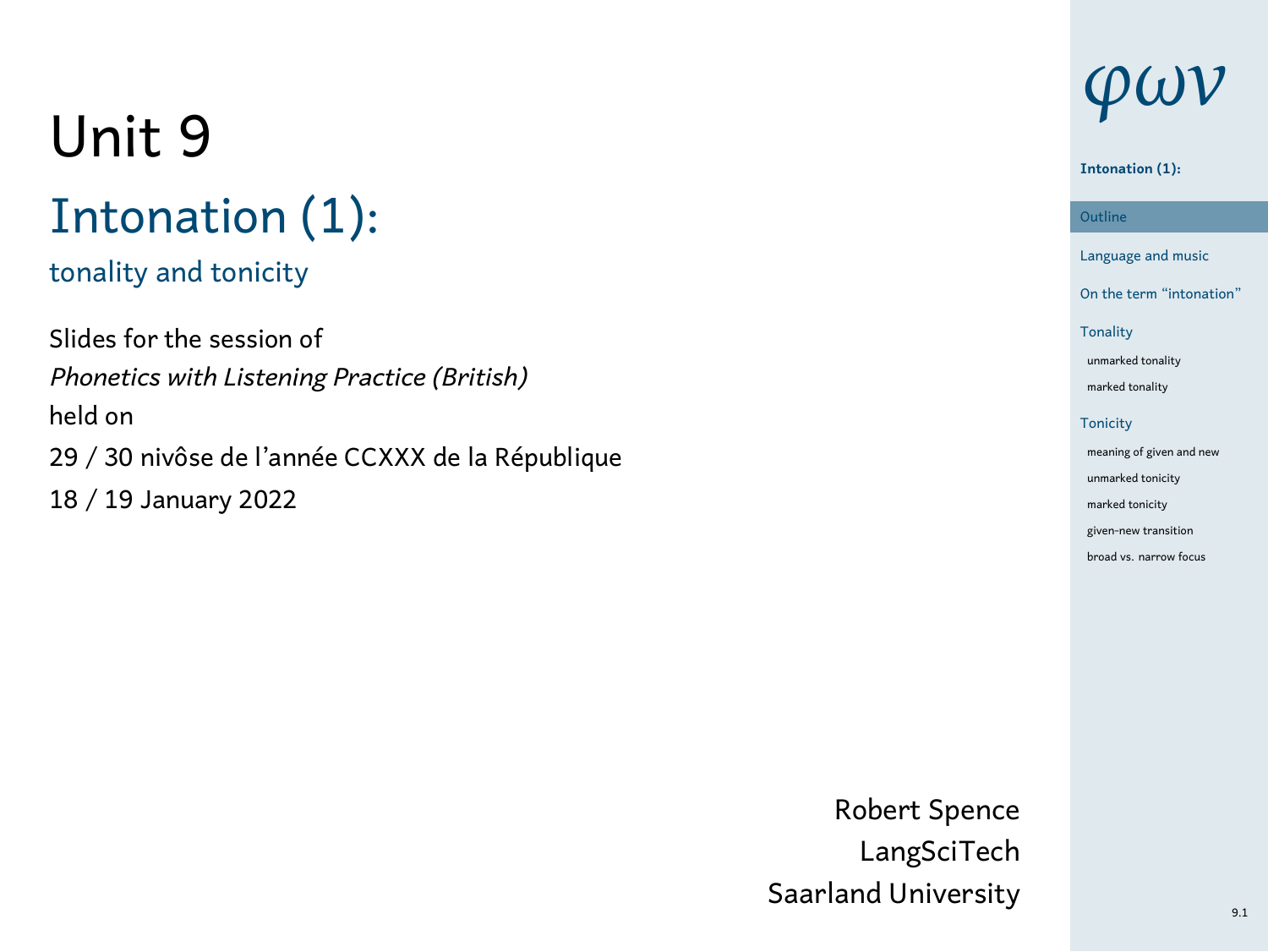## *φων*

## Outline<br>Language and music **Intonation (1):**

**Outline** 

English Phonetics: Unit 9:  $\begin{bmatrix} \n\text{`m,gluf} \text{`fə.'} \text{net.} \text{rks'ju:} \text{n.rf'} \text{`nam} \n\end{bmatrix}$ <br>Intonation (1)  $\begin{bmatrix} \n\text{`m.t.} \text{J$\psi$} \text{`m.t.} \n\end{bmatrix}$  $[\n]$ nt.ə $(\sigma)$ . neɪʃ.n ˈwʌn] tonality and tonicity  $[t^h\partial(\sigma)]$  næl.<br>It.i jən $t^h\partial(\sigma)$ .<br>'nıs.<br>It.i Robert Spence, based on material by M. A. K. Halliday

 $[$ 'nb.ət 'spens 'beɪ̯st\_pn mə.'tʰɪə̯ɪ.i.əł baɪ̯ ˈʲem eɪ̯ kʰeɪ̯ ˈhæl.ɪd.eɪ̯]

 $On the term "int$ Tonality unmarked tonality marked to **Tonicity** meaning of g unmarked to marked tonicity given-new tra

broad vs. narrow for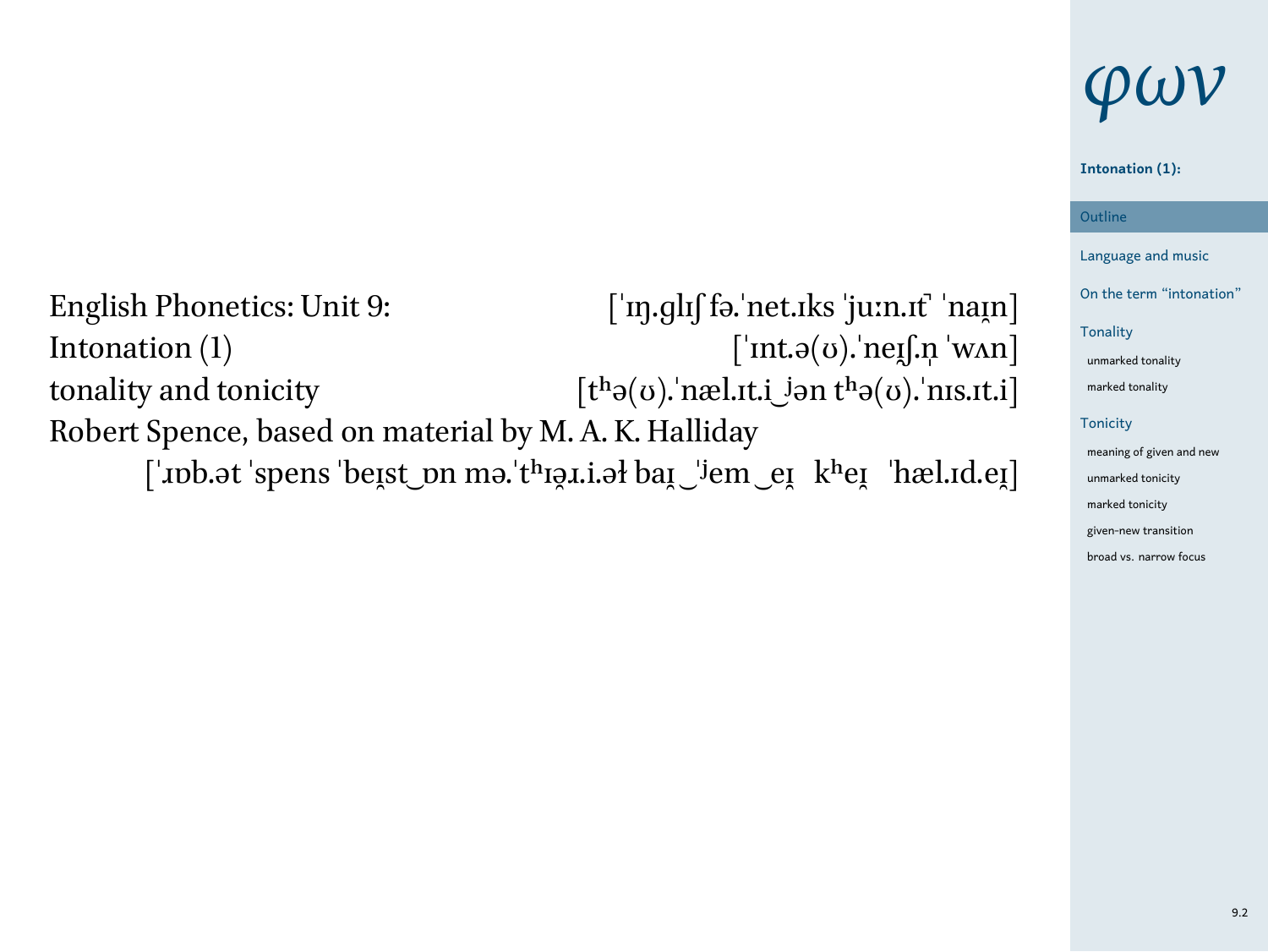## **1 Language and music**

## **2 On the term "intonation"**

### **3 Tonality**

unmarked tonality marked tonality

## **4 Tonicity**

meaning of given and new unmarked tonicity marked tonicity given-new transition broad vs. narrow focus

## *φων*

### **Intonation (1):**

Outline<br>Language and music **Outline** 

- On the term "intonation"
- Tonality unmarked tor marked tonality **Tonicity** meaning of given and new unmarked tonicity
- marked tonicity given-new transition broad vs. narrow foo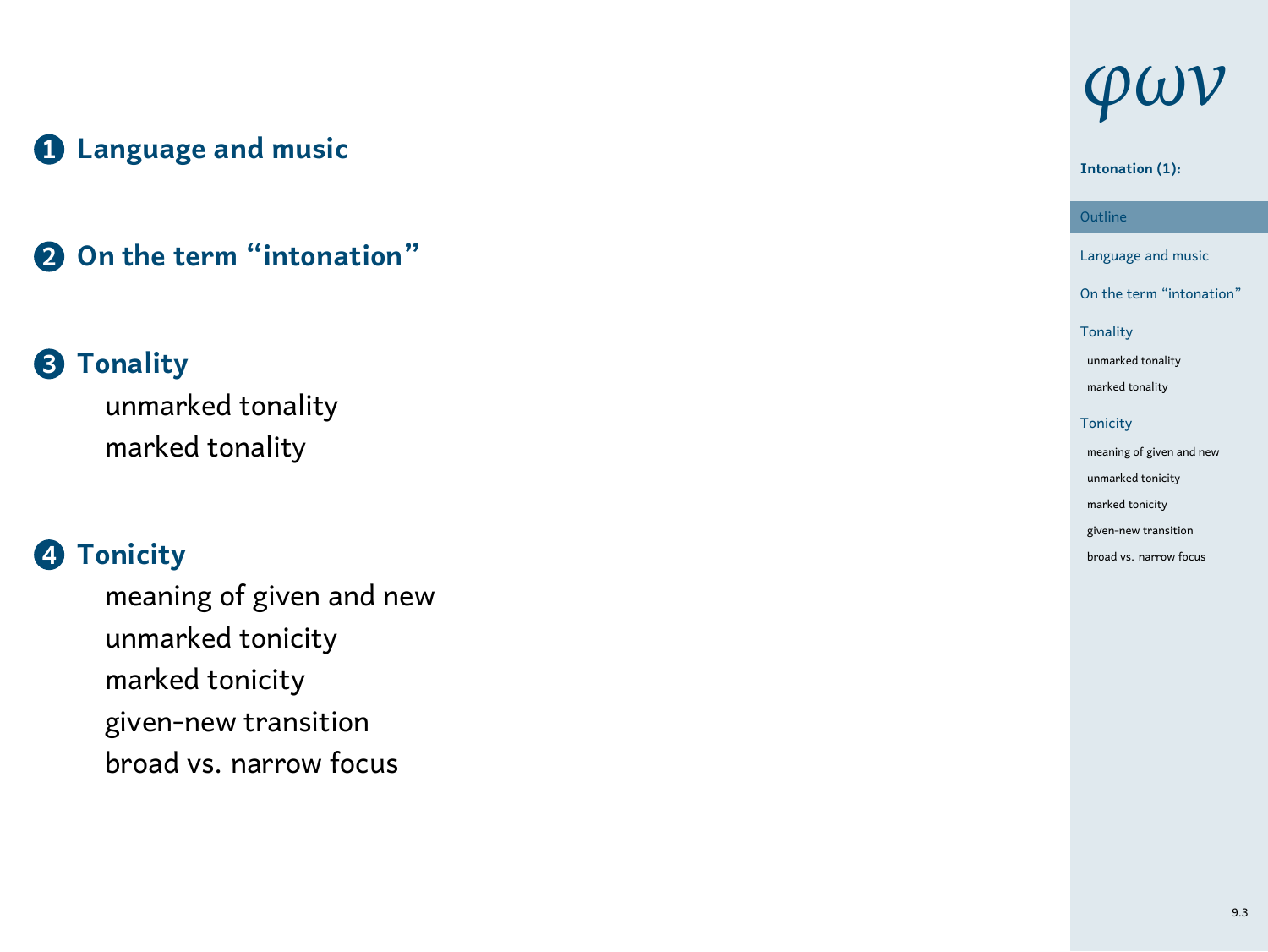#### **Language and music have common origins**

A piece of music (e.g. a song) consists of

- *•* **melodic phrases**, which are made up of
- *•* **bars** (dt.: *Takte*), which are made up of
- *•* **notes**.

Each bar starts with either an 'accentuated' note (one that is louder than normal), or else a 'silent beat', and may also contain one or more unaccented notes as well.

A piece of spoken English consists of

- *•* **tone groups**, which are made up of
- *•* **feet**, which are made up of
- *•* **syllables**, which are made up of
- *•* **phonemes**.

Each foot starts with either a 'stressed' syllable, or else a 'silent beat', and may also contain one or more unstressed syllables as well.

## *φων*

**Intonation (1):**

#### 1 Outline

- Language and music On the term "intonation" Tonality unmarked tonality marked tonality **Tonicity** mean af a
- unmarked tonicity marked tonicity given-new transition .<br>road vs. na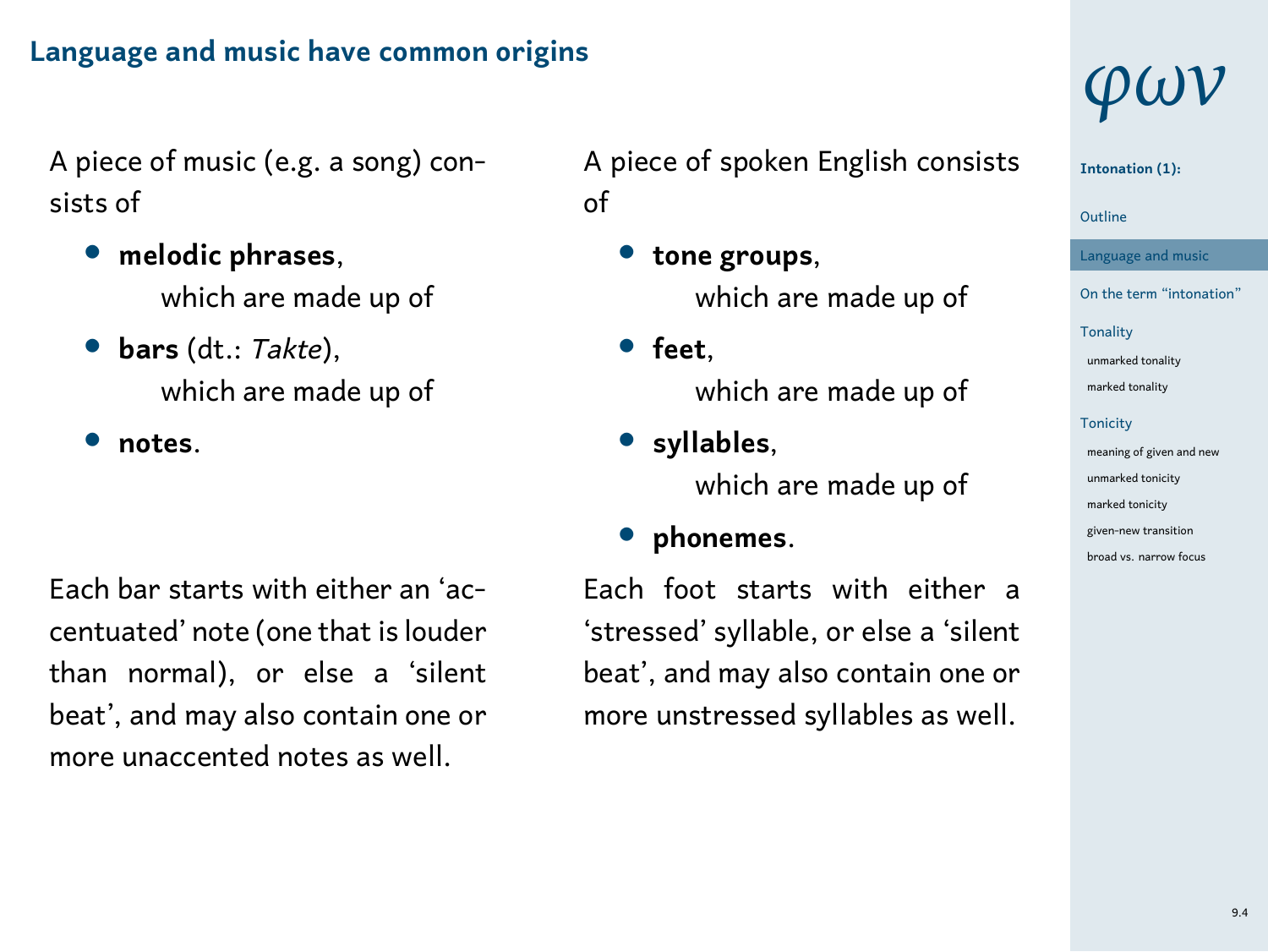*•* The term INTONATION, as used here, encompasses three partly related phenomena:

## *φων*

### **Intonation (1):**

#### 1 Outline

- Language and music On the term "inton
- Tonality unmarked tonality marked tonality Tonicity meaning of given and new unmarked tonicity
- marked tonicity given-new transition broad vs. narrow focus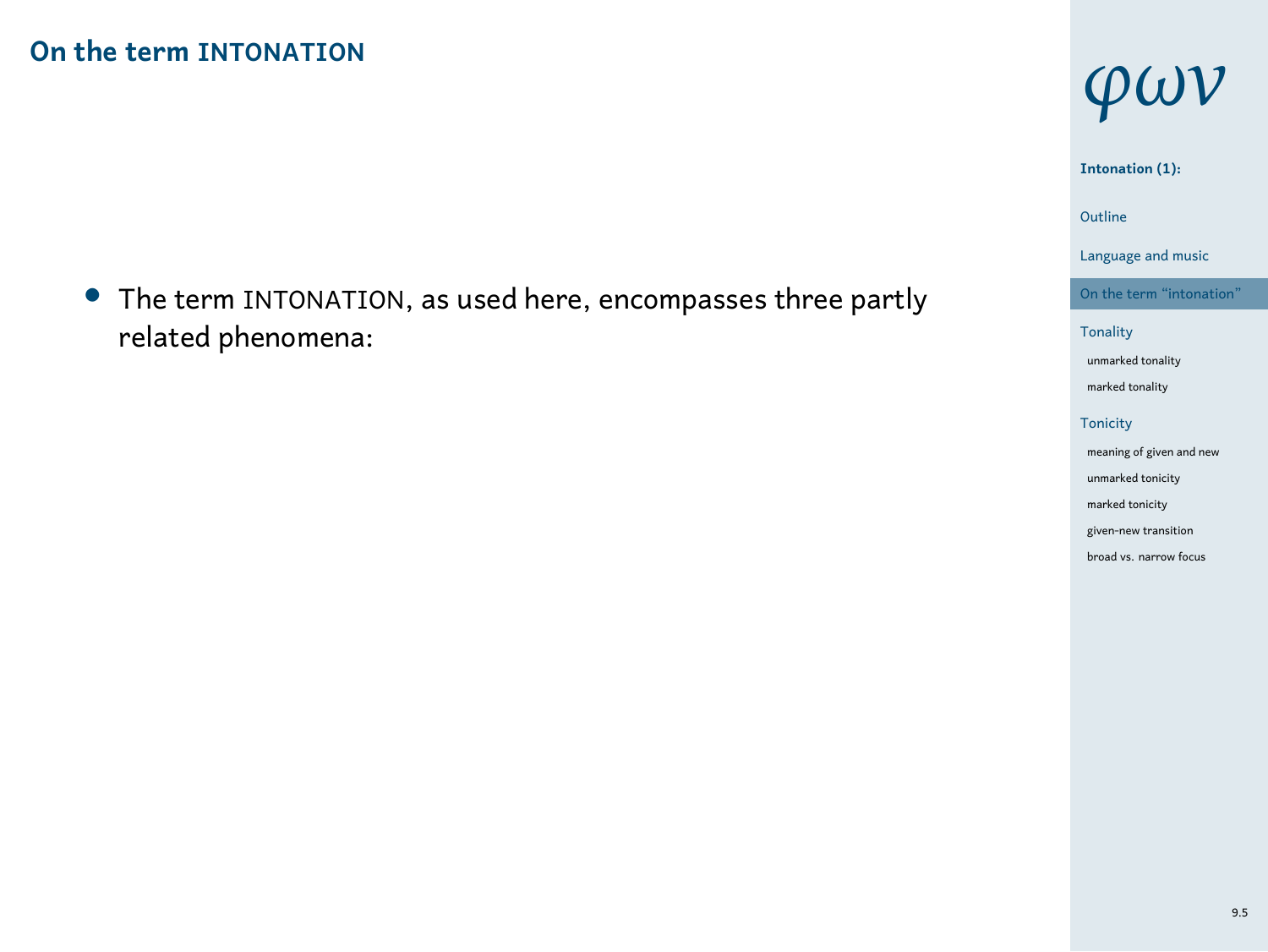- *•* The term INTONATION, as used here, encompasses three partly related phenomena:
	- 1 TONALITY the division of continuous speech into *melodic units* called TONE GROUPS;

## *φων*

#### **Intonation (1):**

### 1 Outline

- Language and music
- On the term "inton Tonality unmarked to marked tonality

Tonicity meaning of given and new unmarked tonicity marked tonicity given-new transition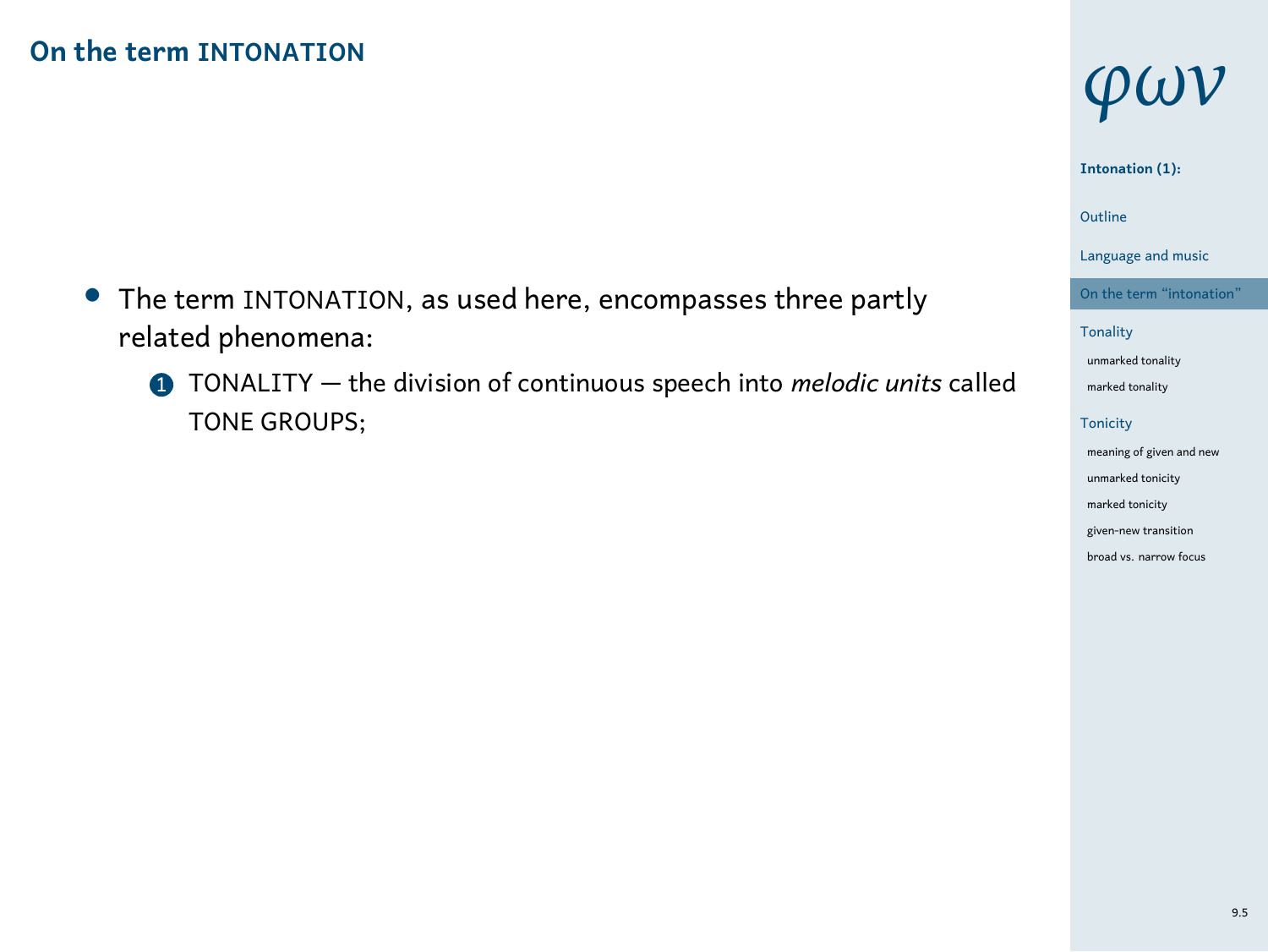- *•* The term INTONATION, as used here, encompasses three partly related phenomena:
	- 1 TONALITY the division of continuous speech into *melodic units* called TONE GROUPS;
	- 2 TONICITY the placement of the *melodic nucleus* or TONIC of each tone group;

## *φων*

#### **Intonation (1):**

### 1 Outline

Language and music

#### On the term "inton Tonality

unmarked to marked tonality Tonicity meaning of given and new unmarked tonicity marked tonicity

given-new transition broad vs. narrow focus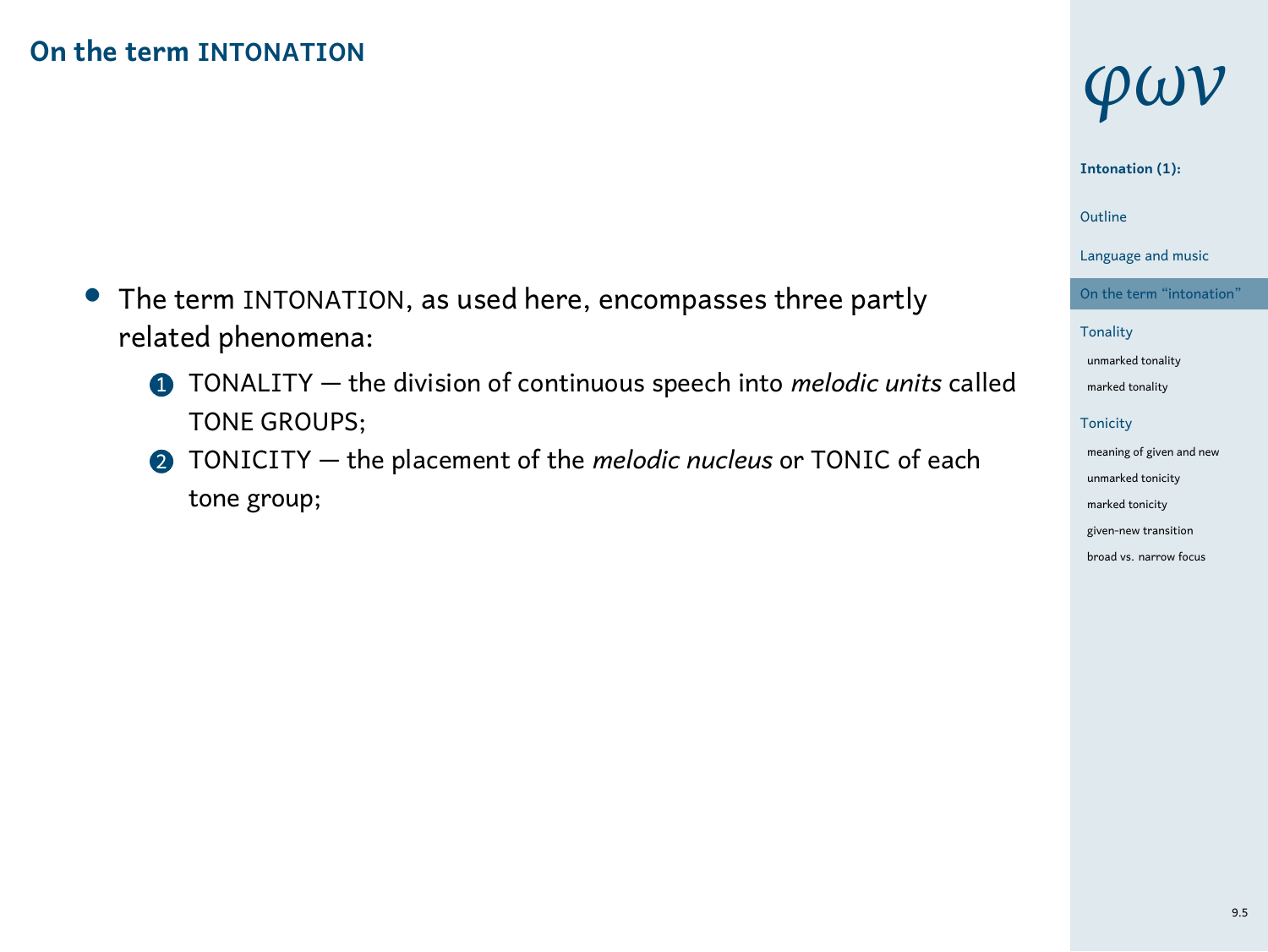- *•* The term INTONATION, as used here, encompasses three partly related phenomena:
	- 1 TONALITY the division of continuous speech into *melodic units* called TONE GROUPS;
	- 2 TONICITY the placement of the *melodic nucleus* or TONIC of each tone group;
	- 3 TONE the choice of *melody* or INTONATION CONTOUR for each tone group.

## *φων*

#### **Intonation (1):**

### 1 Outline

Language and music

#### On the term "inton Tonality

#### unmarked to marked tonality

Tonicity meaning of given and new unmarked tonicity marked tonicity

given-new transition broad vs. narrow for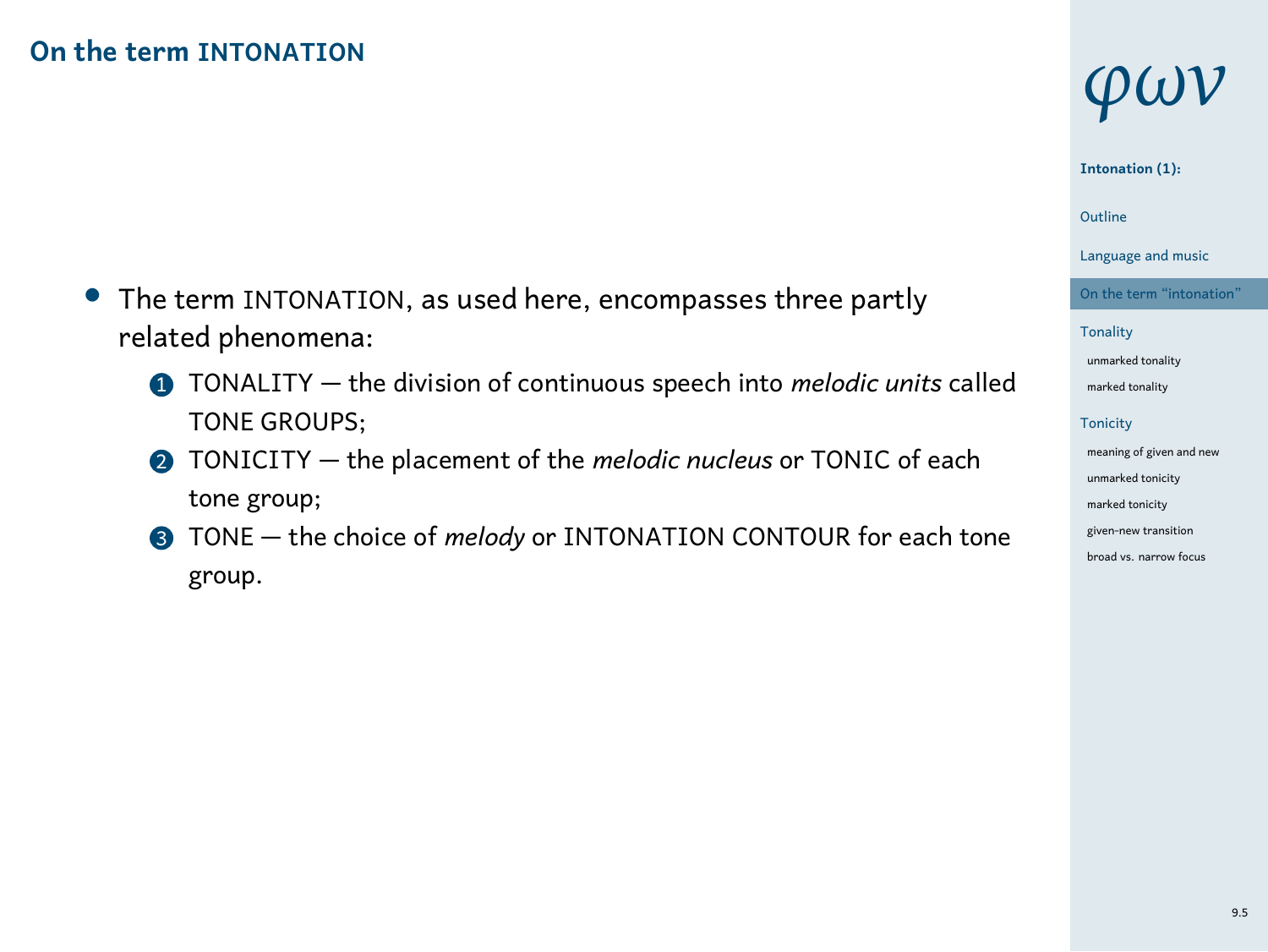- *•* The term INTONATION, as used here, encompasses three partly related phenomena:
	- 1 TONALITY the division of continuous speech into *melodic units* called TONE GROUPS;
	- 2 TONICITY the placement of the *melodic nucleus* or TONIC of each tone group;
	- 3 TONE the choice of *melody* or INTONATION CONTOUR for each tone group.
- *•* We shall examine each of these in turn.

## *φων*

#### **Intonation (1):**

### 1 Outline

Language and music

#### On the term "inton Tonality

- unmarked to marked tonality Tonicity meaning of given and new
- unmarked tonicity marked tonicity
- given-new transition broad vs. narrow fo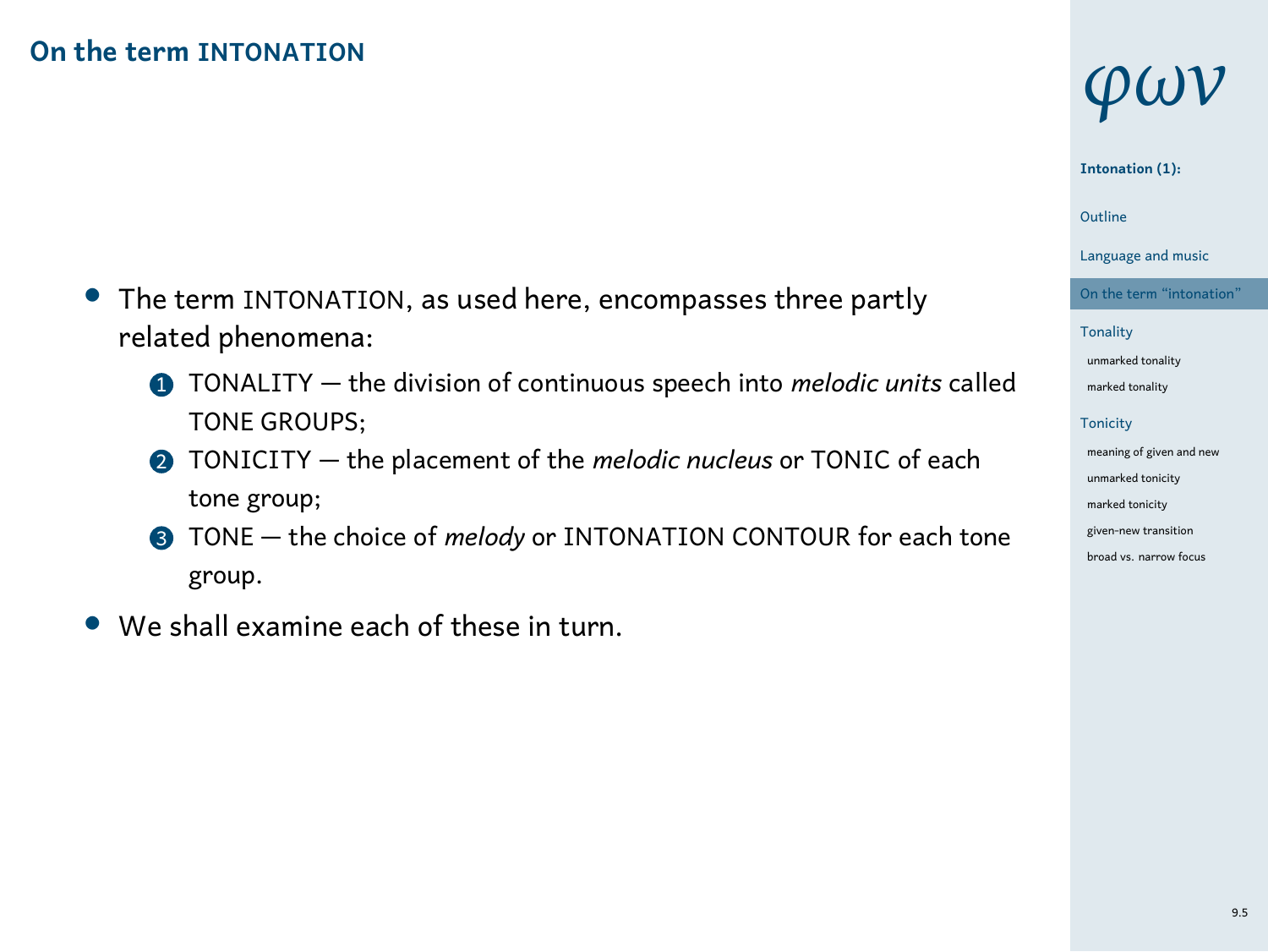*•* TONALITY is the realization of INFORMATION DISTRIBUTION.



Language and music On the term "intonation" Tonality unmarked tonality marked tonality

Tonicity meaning of given and new unmarked tonicity marked tonicity given-new transition broad vs. narrow focus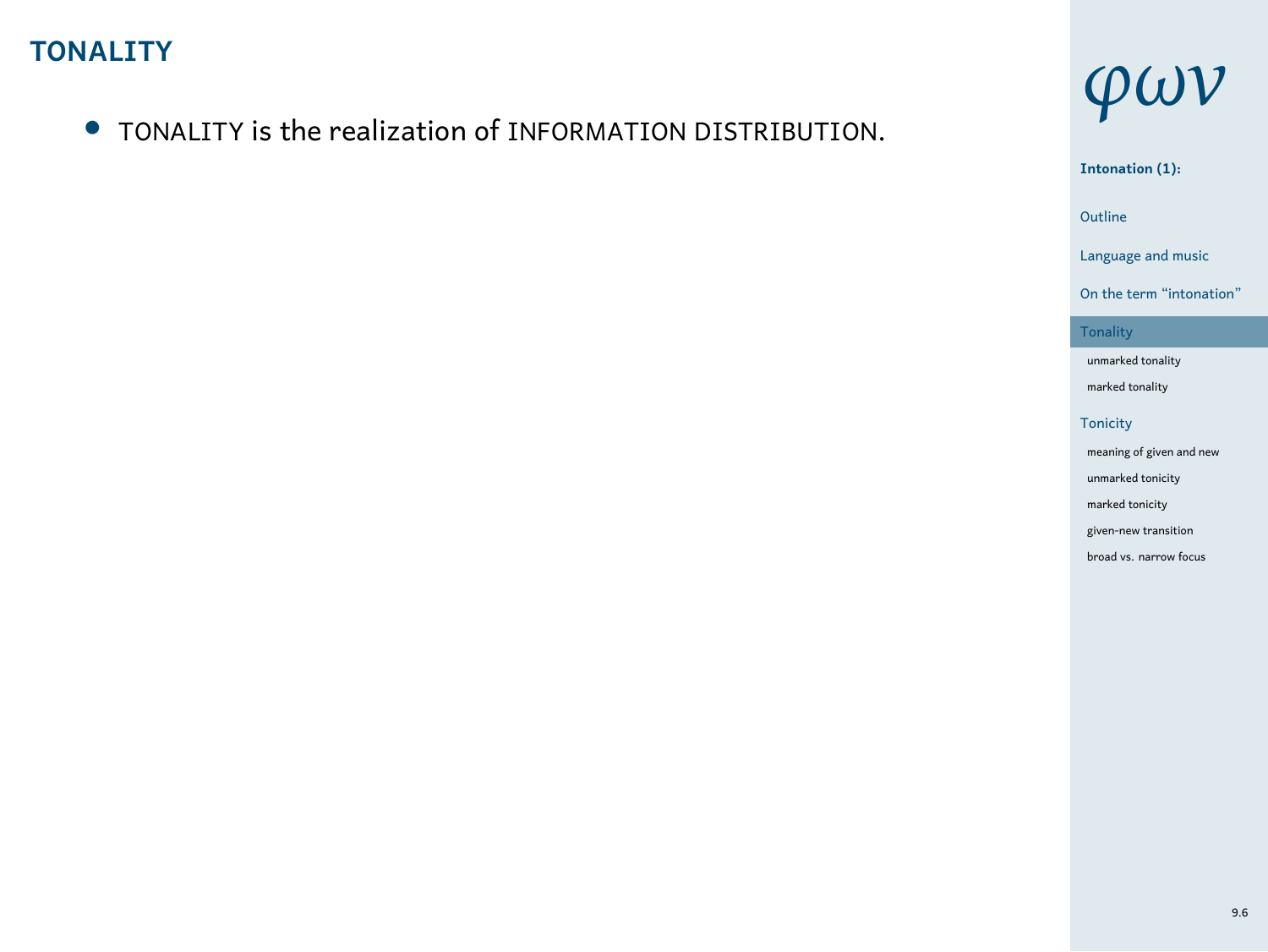- *•* TONALITY is the realization of INFORMATION DISTRIBUTION.
- *•* One TONE GROUP corresponds to one INFORMATION UNIT.



**Intonation (1):**

1 Outline

Language and music On the term "intonation"

Tonality unmarked tonality marked tonality Tonicity meaning of given and new unmarked tonicity marked tonicity

given-new transition broad vs. narrow focus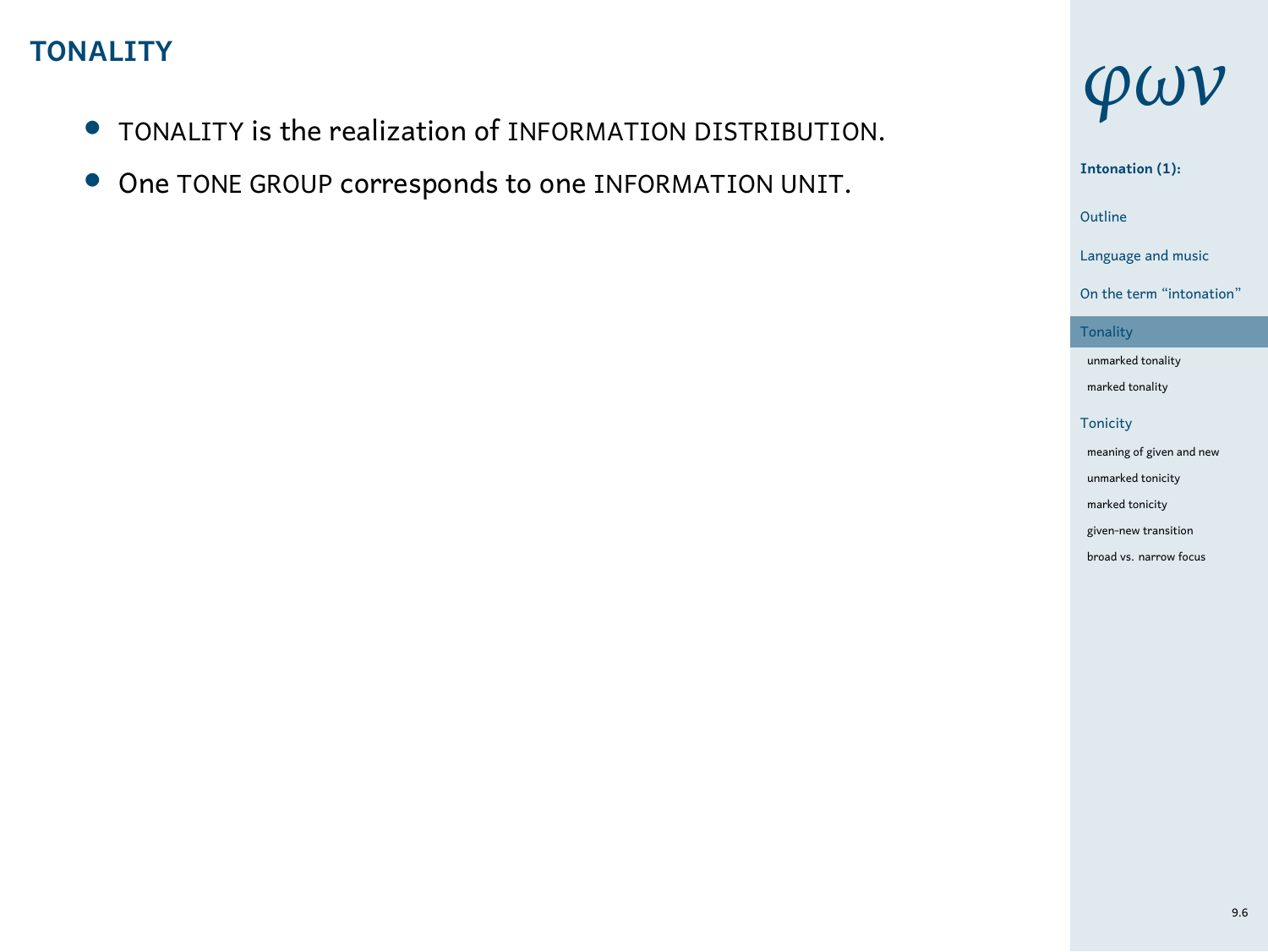- *•* TONALITY is the realization of INFORMATION DISTRIBUTION.
- *•* One TONE GROUP corresponds to one INFORMATION UNIT.

|                   | $\bullet$ () INFORMATION |              | UNIT   INFORMATION | UNIT $ ()$ |
|-------------------|--------------------------|--------------|--------------------|------------|
|                   |                          |              |                    |            |
| $\bullet$ () TONE |                          | GROUP   TONE |                    | $GROUP$ () |
|                   |                          |              |                    |            |



| $\mathcal{U}(\mathbf{r})$ |
|---------------------------|
| Intonation (1):           |

1 Outline Language and music

- On the term "intonati
- Tonality un<br>Marked tonality marked tonality

**Tonicity** meaning of given and new unmarked ton marked tonicity given-new transit broad vs. narrow foo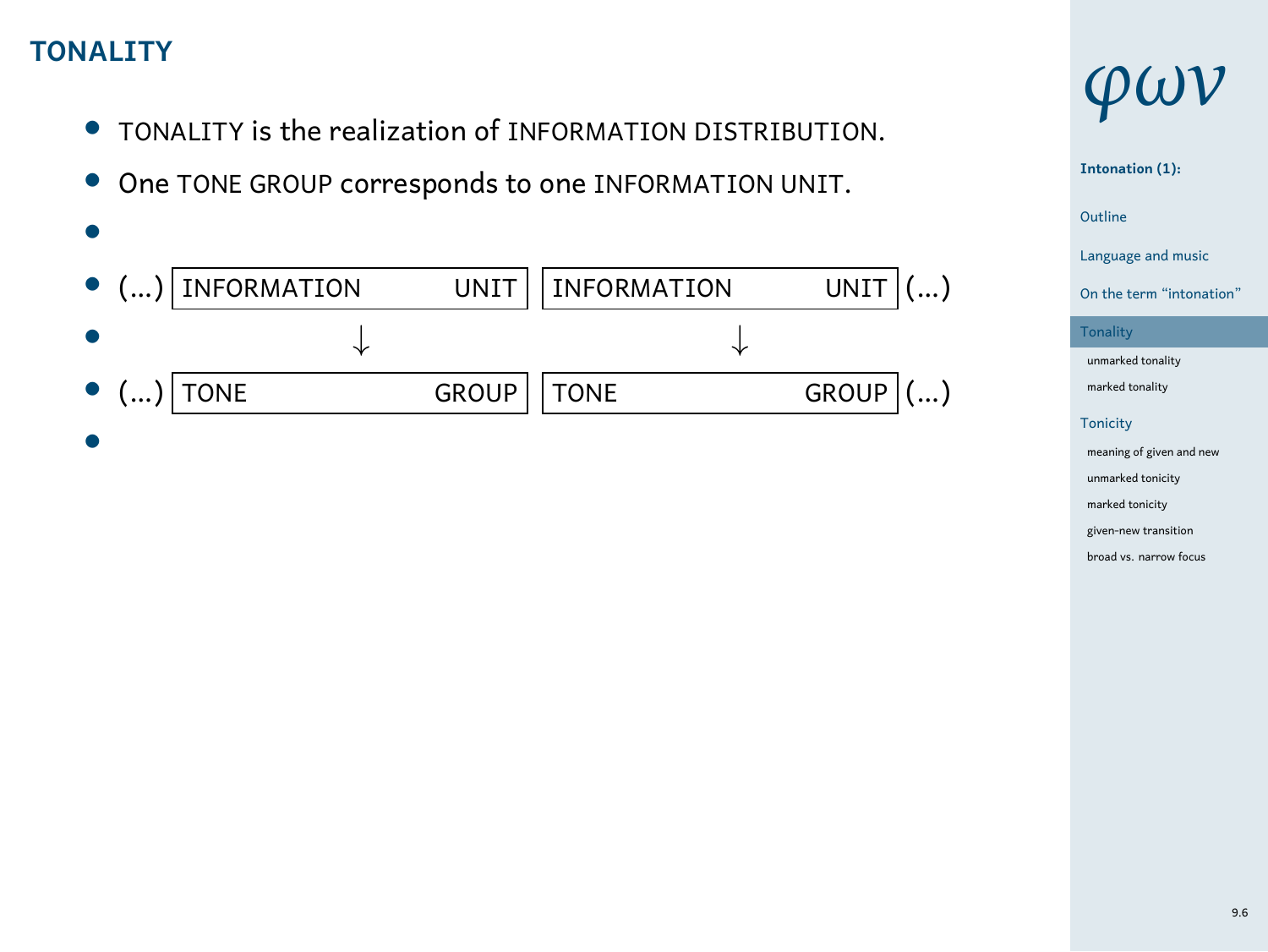- *•* TONALITY is the realization of INFORMATION DISTRIBUTION.
- *•* One TONE GROUP corresponds to one INFORMATION UNIT.

| ı                   |  |
|---------------------|--|
| ۰,<br>I<br>M.<br>۰. |  |
|                     |  |
|                     |  |

|  | $\bullet$ () INFORMATION |              | UNIT    INFORMATION | UNIT $ ()$                         |  |
|--|--------------------------|--------------|---------------------|------------------------------------|--|
|  |                          |              |                     |                                    |  |
|  | $\bullet$ () TONE        | GROUP   TONE |                     | $GROUP$ $\vert$ $\ldots$ $\rangle$ |  |

- *•*
- *• Unmarked* information distribution
	- (= 'unmarked tonality'):
	- one non-rankshifted clause
		- corresponds to
		- one information unit.

## *φων*

### **Intonation (1):**

1 Outline

## Language and music

On the term "intonati **Tonali** unmarked tonality marked tonality **Tonicity** meaning of given and new unked tonic

marked tonicity given-new transi broad vs. narrow for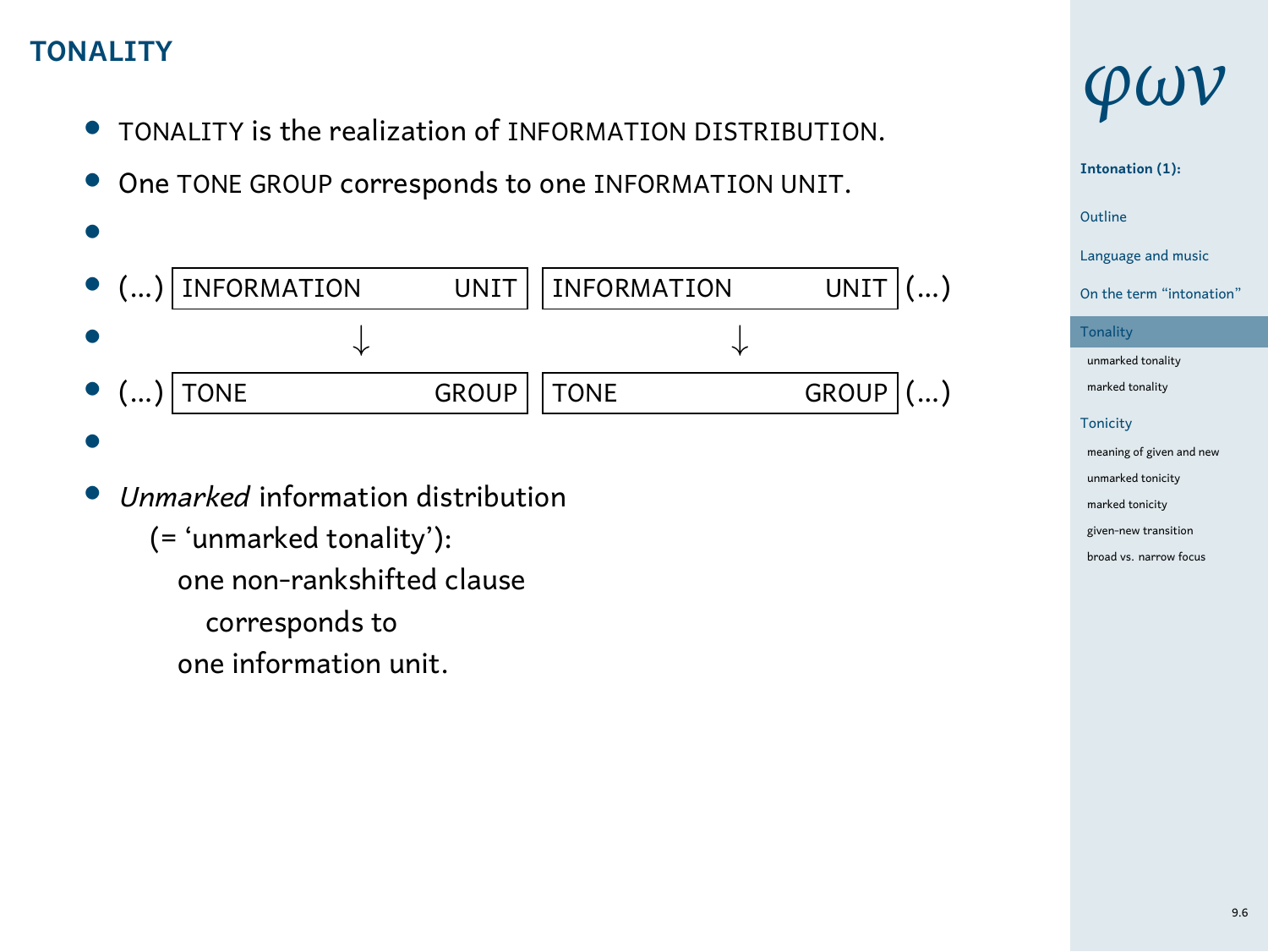- *•* TONALITY is the realization of INFORMATION DISTRIBUTION.
- *•* One TONE GROUP corresponds to one INFORMATION UNIT.

| INFORMATION                                                                                                                                                 | UNIT         | <b>INFORMATION</b> | <b>UNIT</b>  |
|-------------------------------------------------------------------------------------------------------------------------------------------------------------|--------------|--------------------|--------------|
|                                                                                                                                                             |              |                    |              |
| <b>TONE</b><br>)(…)                                                                                                                                         | <b>GROUP</b> | <b>TONE</b>        | <b>GROUP</b> |
|                                                                                                                                                             |              |                    |              |
| Unmarked information distribution<br>(= 'unmarked tonality'):<br>one non-rankshifted clause<br>corresponds to<br>one information unit.                      |              |                    |              |
| <i>Marked</i> information distribution<br>$(=$ marked tonality):<br>one non-rankshifted clause<br>corresponds to<br>less or more than one information unit. |              |                    |              |

## *φων*

## **Intonation (1):**

1 Outline Language and music

On the term "intonation"

Tonality unmarked tonality marked tonality Tonicity meaning of given and new unmarked tonicity marked tonicity

given-new transition broad vs. narrow focus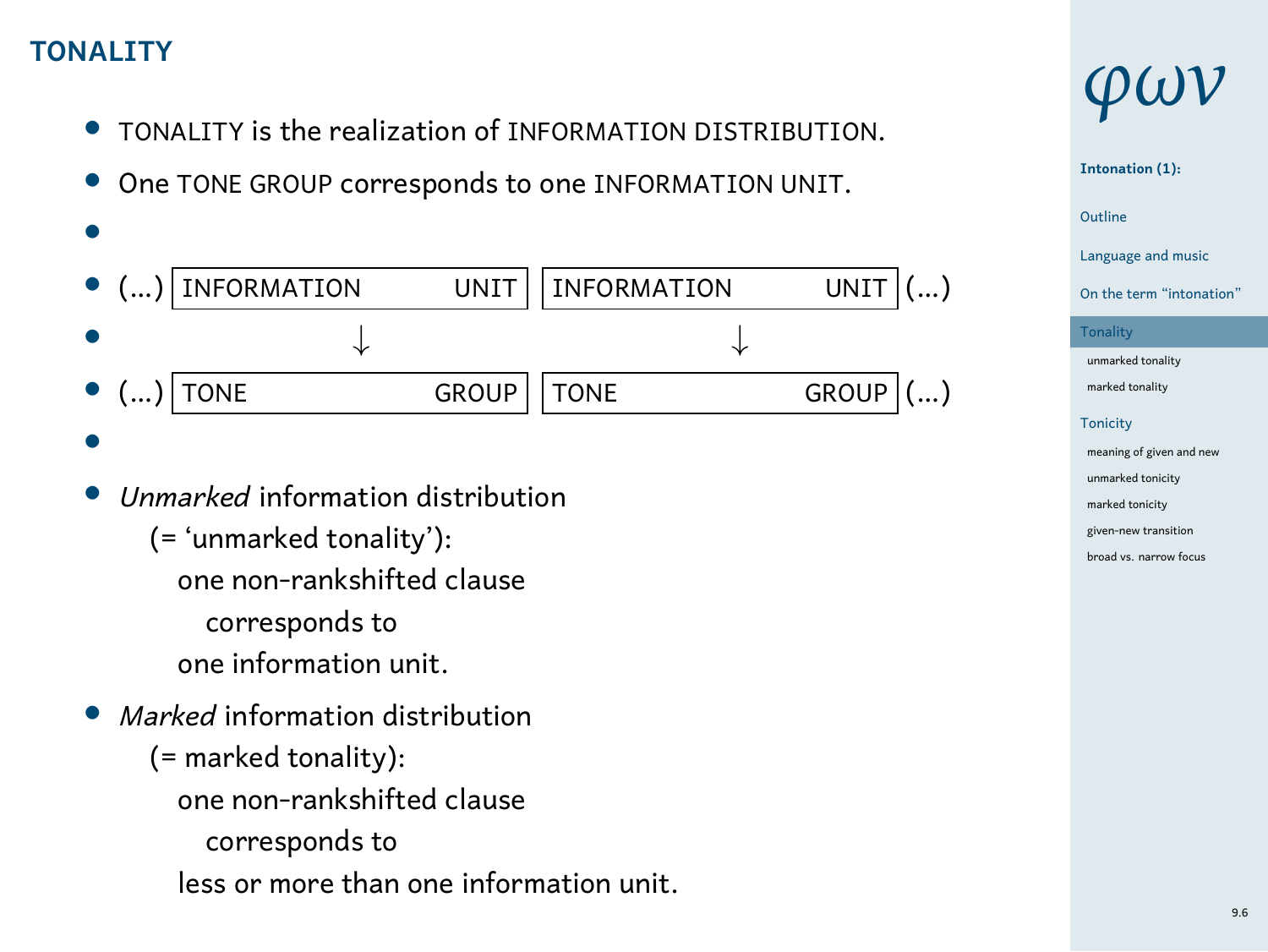## **Examples of unmarked tonality (1)**

| <b>INFORMATION</b>   | UNIT II          |             | INFORMATION |  | <b>UNIT</b>  |
|----------------------|------------------|-------------|-------------|--|--------------|
| $\beta$ clause:      | $\alpha$ clause: |             |             |  |              |
| When they go abroad, |                  | they        | take the    |  | car.         |
|                      |                  |             |             |  |              |
| <b>TONE</b>          | <b>GROUP</b>     | <b>TONE</b> |             |  | <b>GROUP</b> |
| wen der gav a brord  |                  | ðеı         | terk də     |  | ka:          |

## *φων*

1 Outline **Intonation (1):** Language and music

On the term "intonation" Tonality

unmarked tonality marked tonality Tonicity meaning of given and new unmarked tonicity marked tonicity

given-new transition broad vs. narrow focus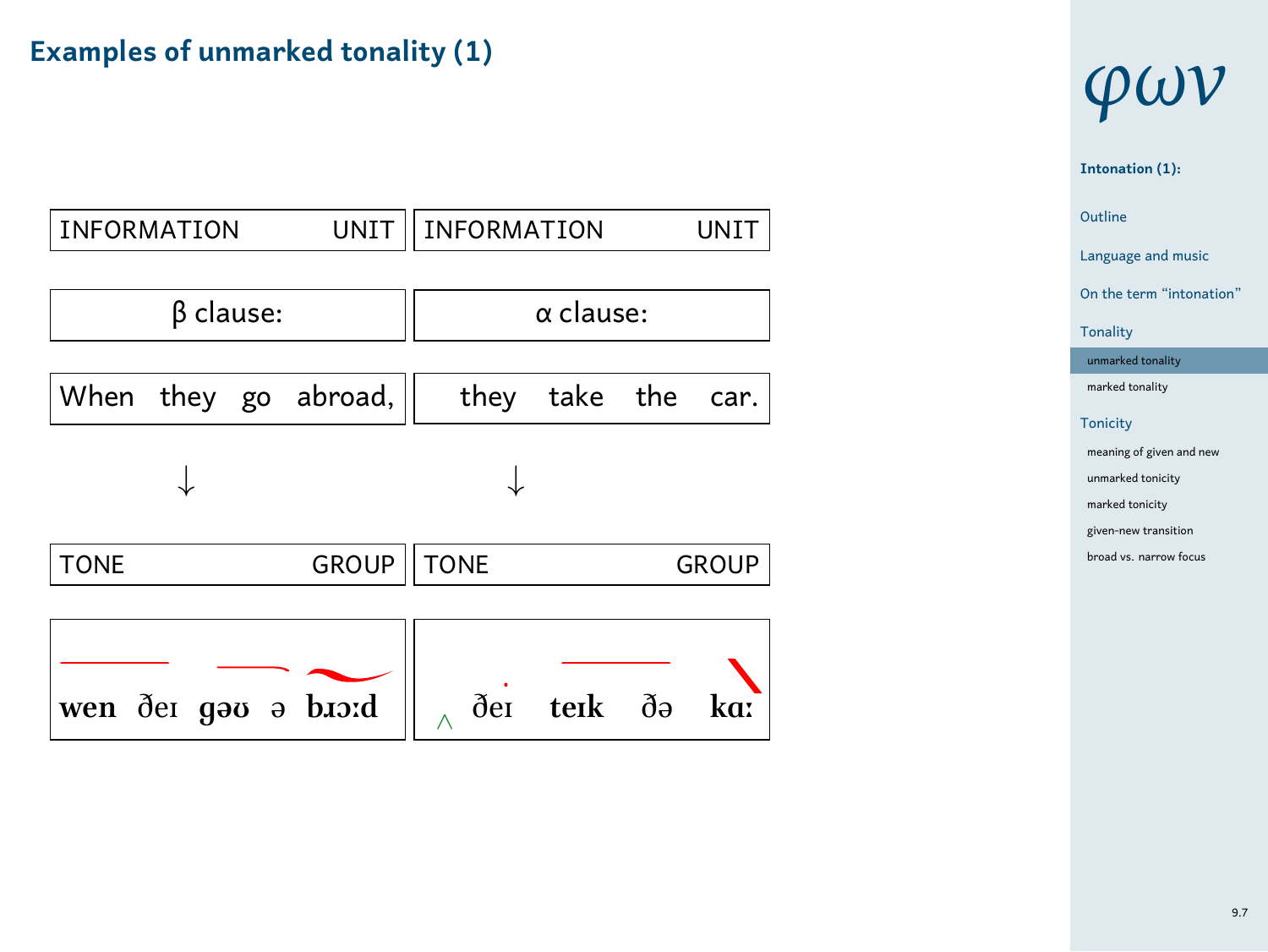### **Examples of unmarked tonality (2)**



## *φων*

1 Outline **Intonation (1):** Language and music On the term "intonation" Tonality unmarked to marked tonality Tonicity meaning of given and new unked tonicity marked tonicity n-new transit broad vs. narrow for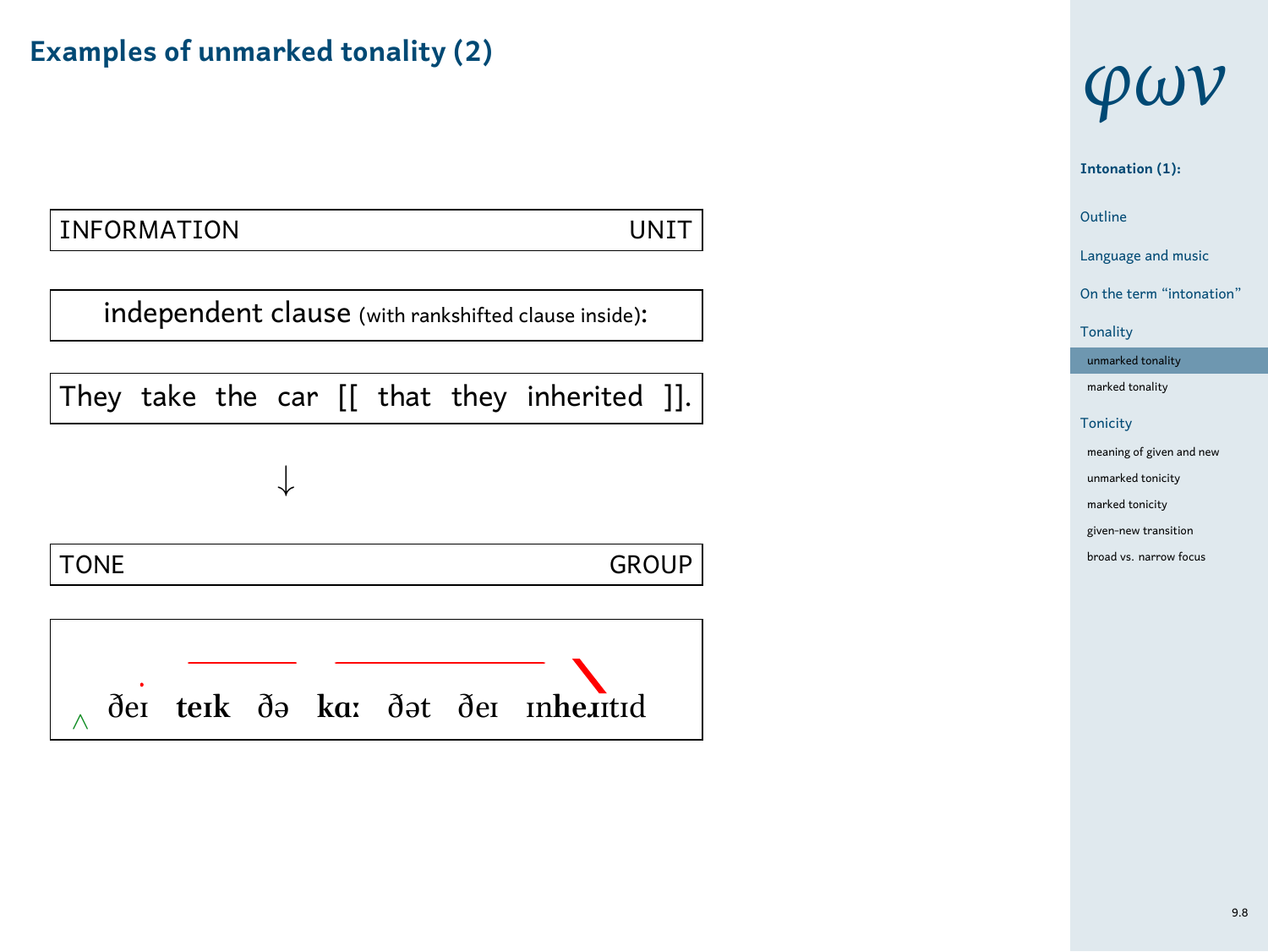## **Examples of marked tonality (1)**



## *φων*

1 Outline **Intonation (1):** Language and music On the term "into Tonality

un<br>Marked tonality  $m$ arked to Tonicity meaning of given and  $ne$ 

unmarked tonicity marked tonicity given-new transition broad vs. narrow foc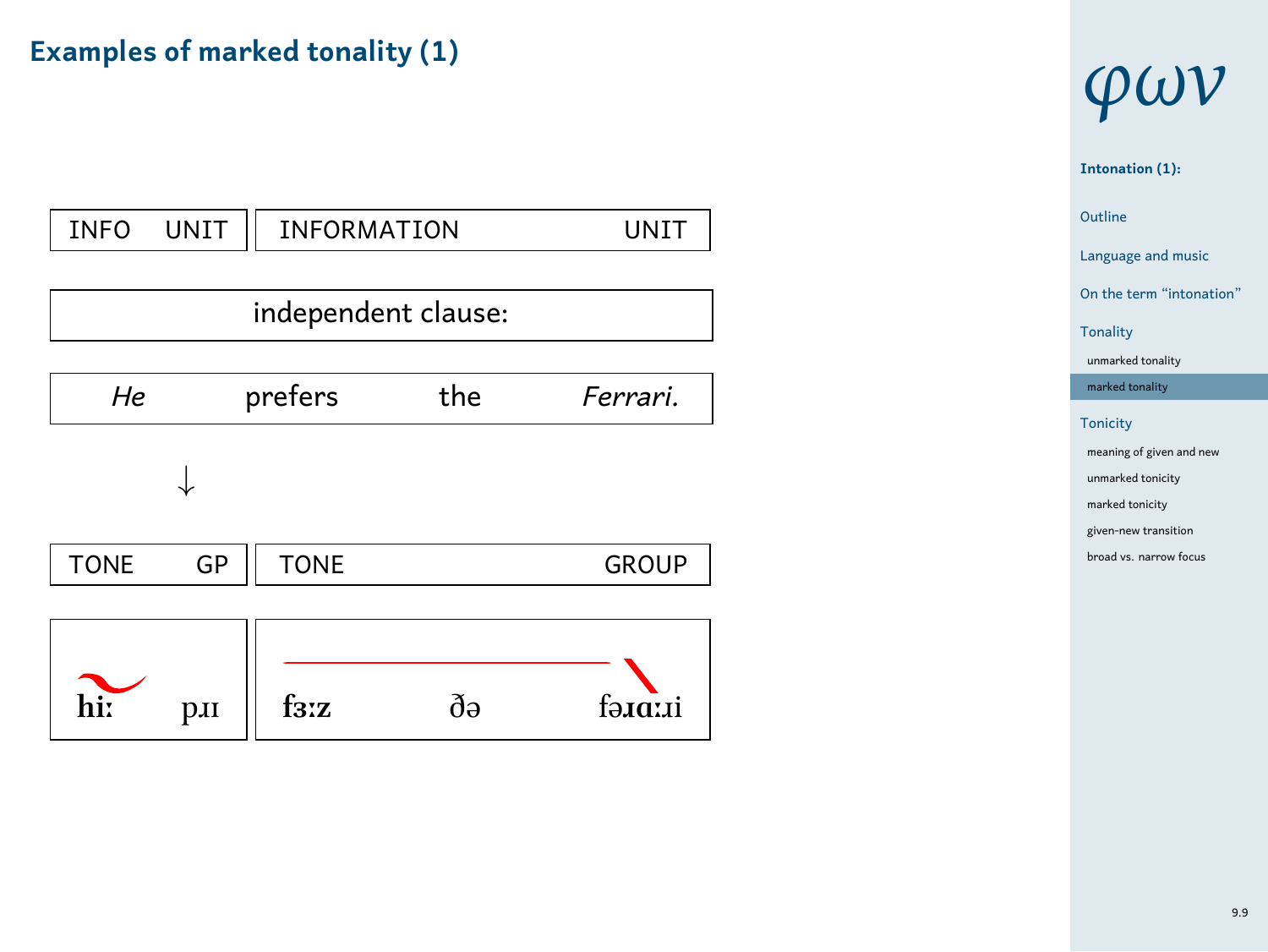### **Examples of marked tonality (2)**



## *φων*

1 Outline **Intonation (1):** Language and music On the term "into Tonality unmarked tonality

marked tonality Tonicity meaning of given and new

unmarked tonicity marked tonicity given-new transition broad vs. narrow foc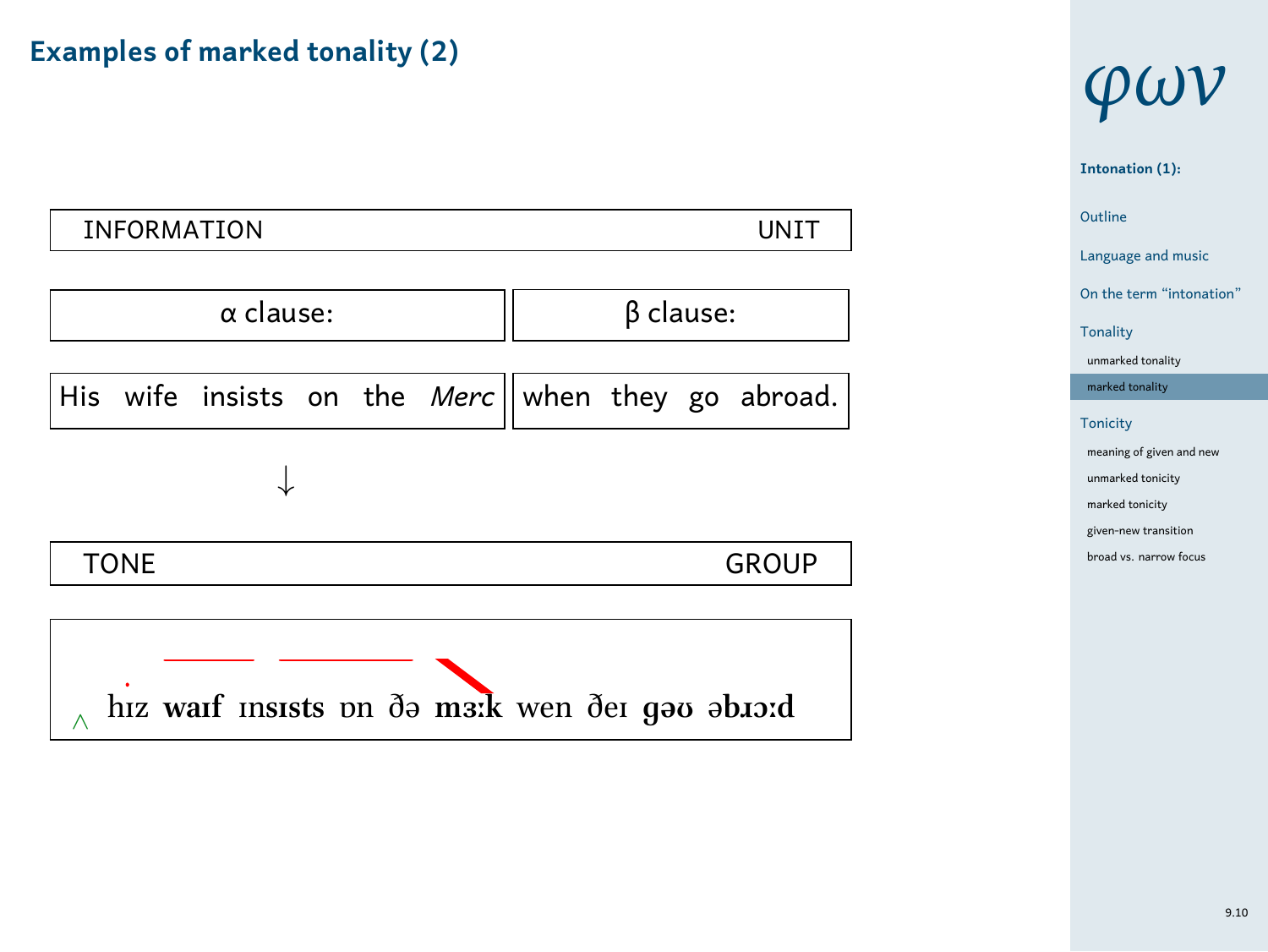### **TONICITY**

*•* TONICITY realizes the internal *structure* of the INFORMATION UNIT as a configuration of 'Given' and 'New' elements, with a 'Focus' within the 'New'.

## *φων*

1 Outline **Intonation (1):** Language and music On the term "intonation" Tonality unmarked tonality marked tonality Tonicity meaning of given and new unmarked tonicity marked tonicity given-new transition

broad vs. narrow focus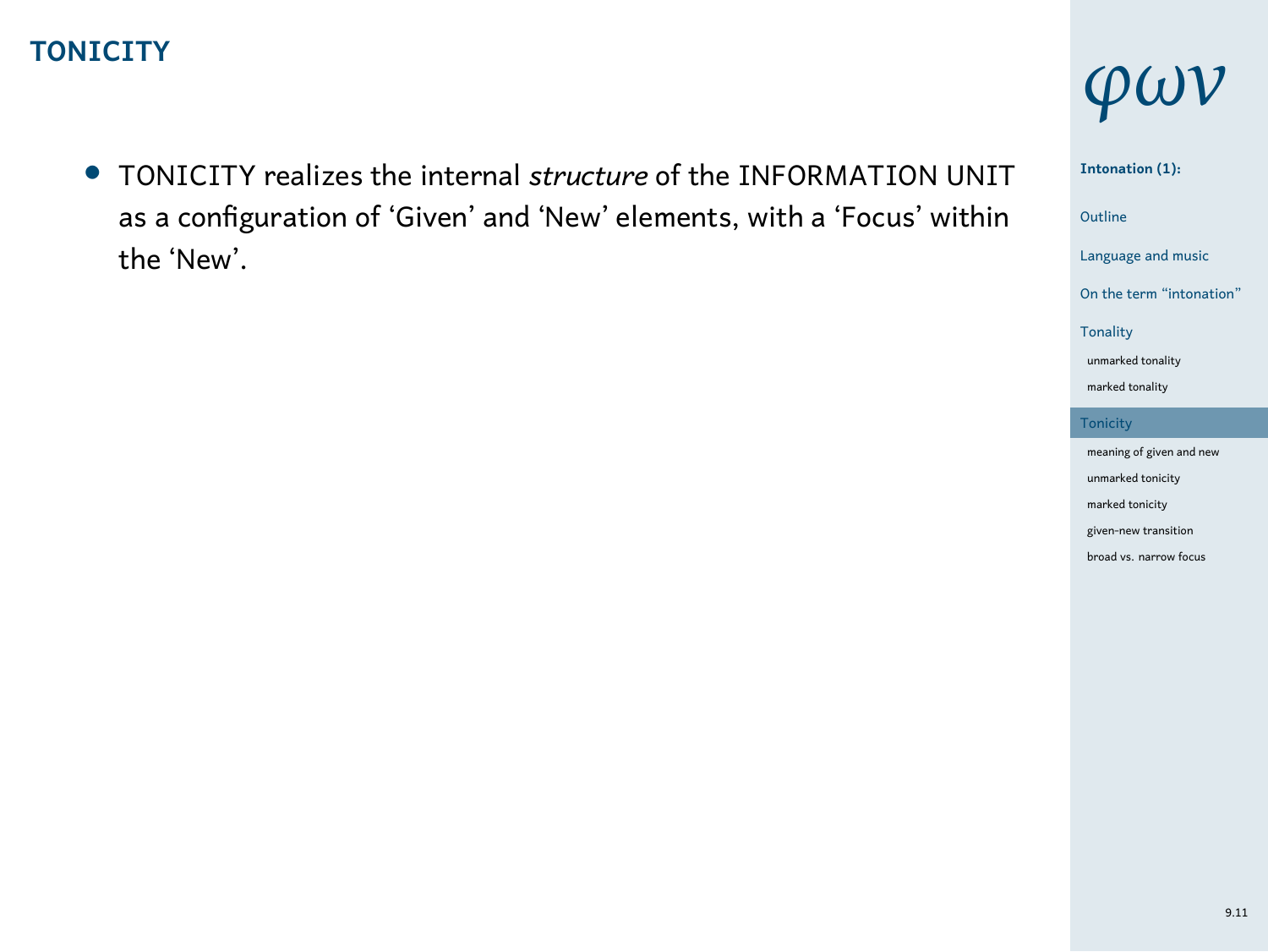#### **TONICITY**

- *•* TONICITY realizes the internal *structure* of the INFORMATION UNIT as a configuration of 'Given' and 'New' elements, with a 'Focus' within the 'New'.
- *•* The internal structure of the TONE GROUP is: PRETONIC segment (optional) plus TONIC segment (obligatory).

## *φων*

**Intonation (1):**

1 Outline

Language and music On the term "intona

Tonality unmarked tonality marked tonality

**Tonicit** meaning of given and new unmarked ton marked tonicity

given-new tran broad vs. narrow foo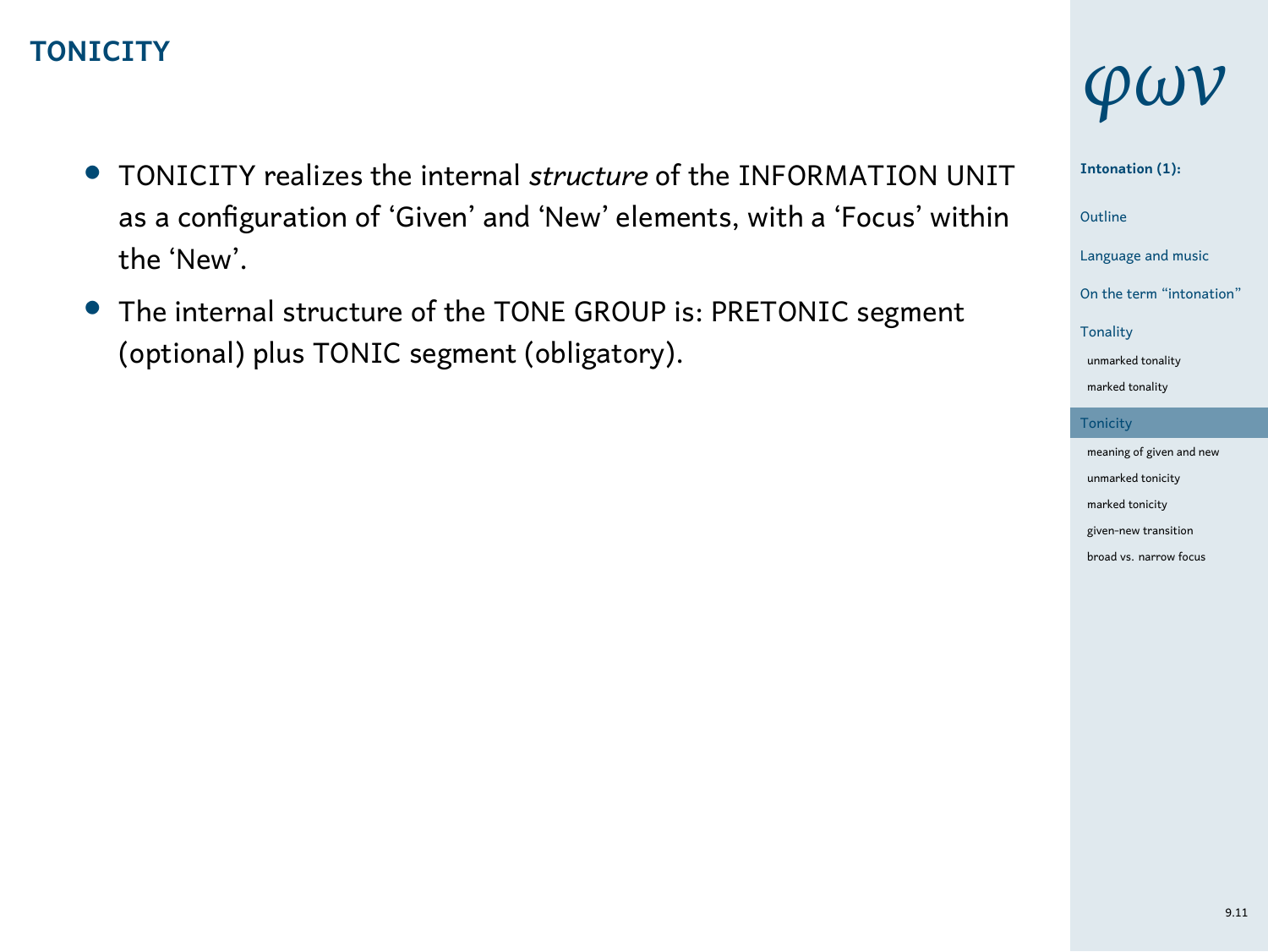#### **TONICITY**

- *•* TONICITY realizes the internal *structure* of the INFORMATION UNIT as a configuration of 'Given' and 'New' elements, with a 'Focus' within the 'New'.
- *•* The internal structure of the TONE GROUP is: PRETONIC segment (optional) plus TONIC segment (obligatory).



## *φων*

**Intonation (1):**

1 Outline

Language and music On the term "into Tonality

 $unmarked$ marked tonality **Tonicity** 

ning of given and new arked to marked tonicity given-new transition broad vs. narrow f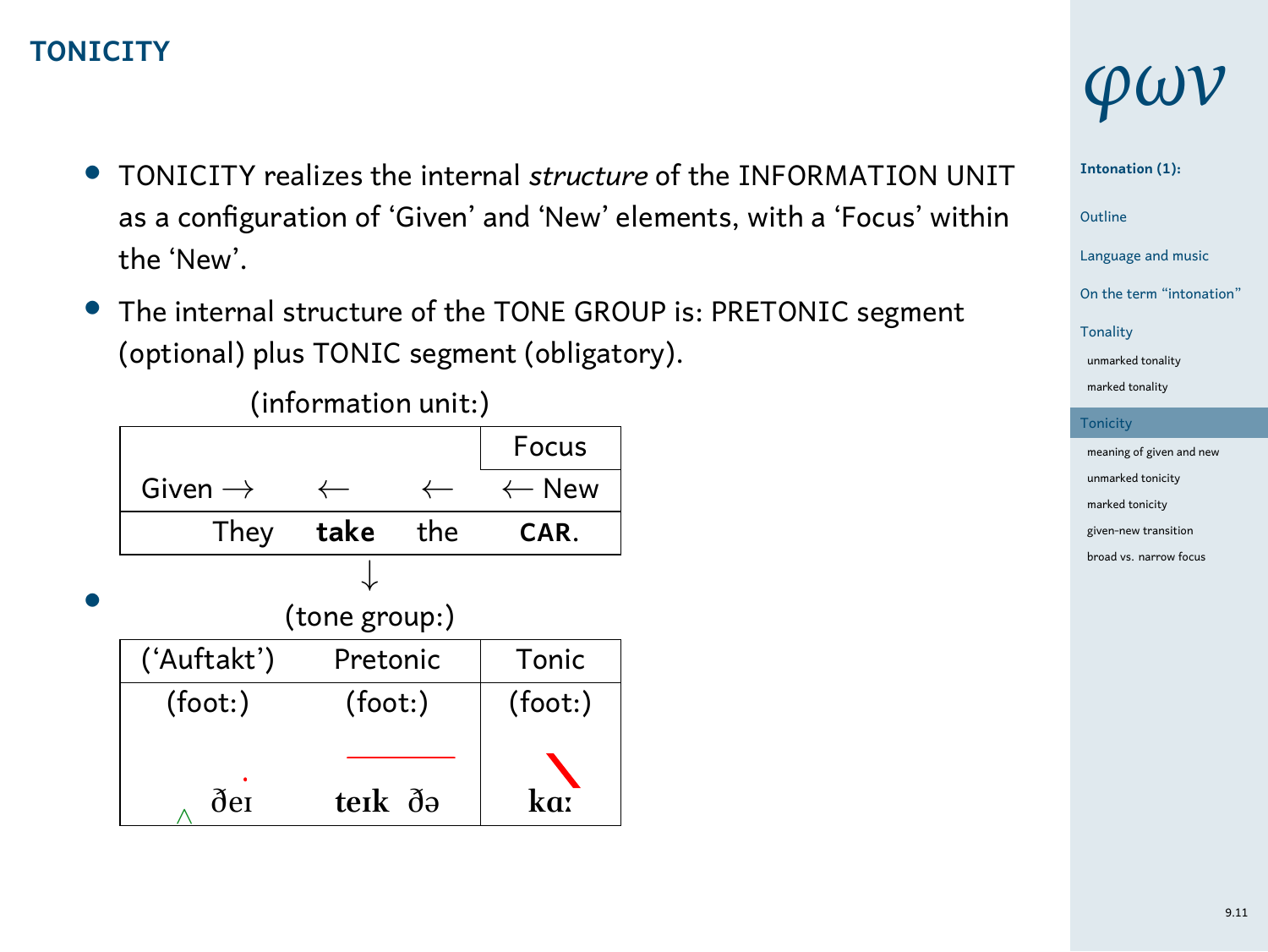*•* 'Given' and 'New' are statuses assigned by the speaker to various parts of the information (s)he is transmitting to the addressee.

## *φων*

1 Outline **Intonation (1):** Language and music On the term "intonation" Tonality unmarked to marked tonality Tonicity meaning of given unmarked to marked tonicity

given-new transition broad vs. narrow for

9.12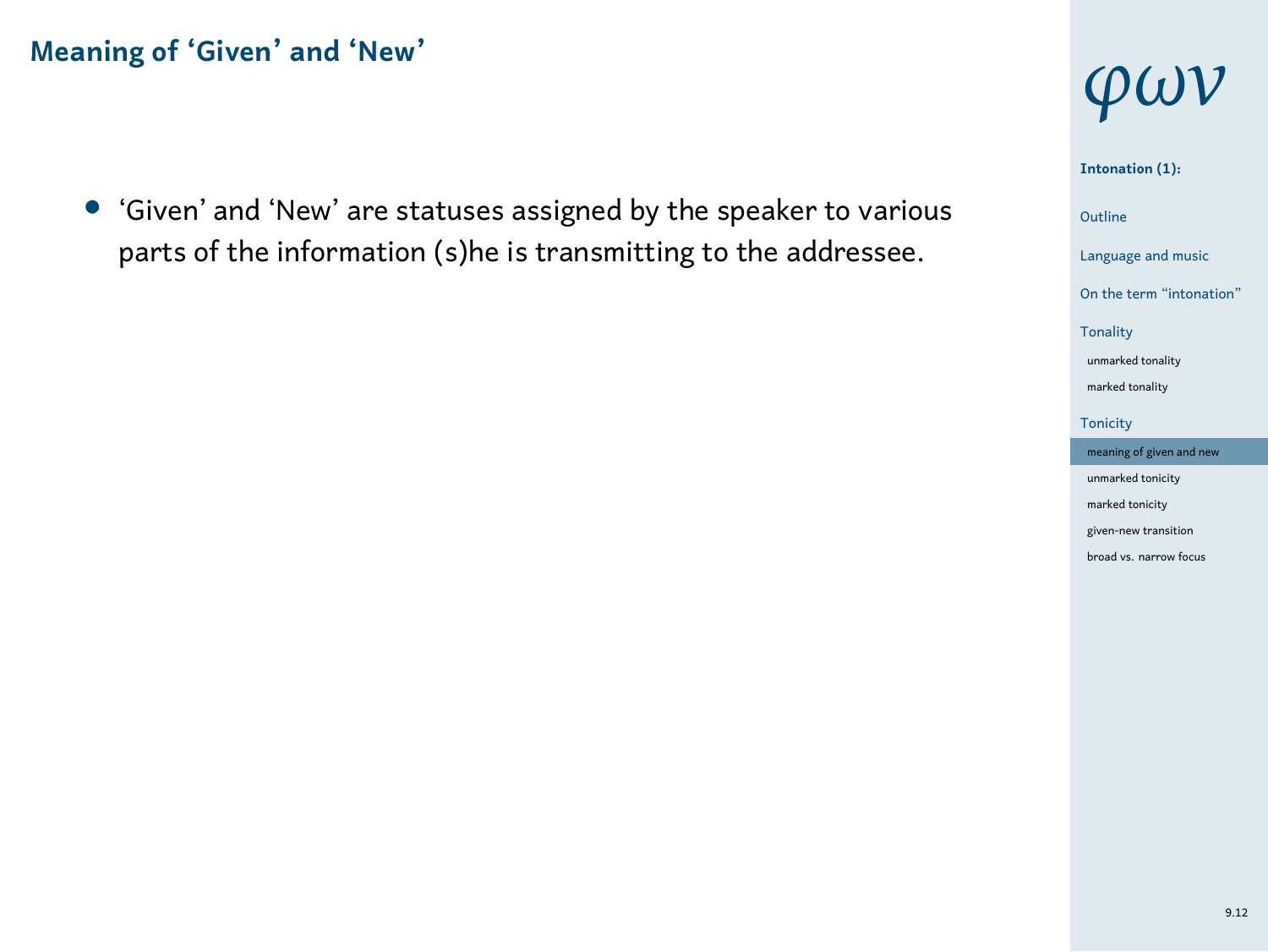- *•* 'Given' and 'New' are statuses assigned by the speaker to various parts of the information (s)he is transmitting to the addressee.
- *•* 'Given' means: 'this is something you already know, or else it's information you can recover from the situation'.

## *φων*

#### **Intonation (1):**

- 1 Outline
- Language and music
- On the term "inton Tonality
- unmarked t marked tonality
- Tonicity
- meaning of give unmarked to
- marked tonicity given-new transit broad vs. narrow for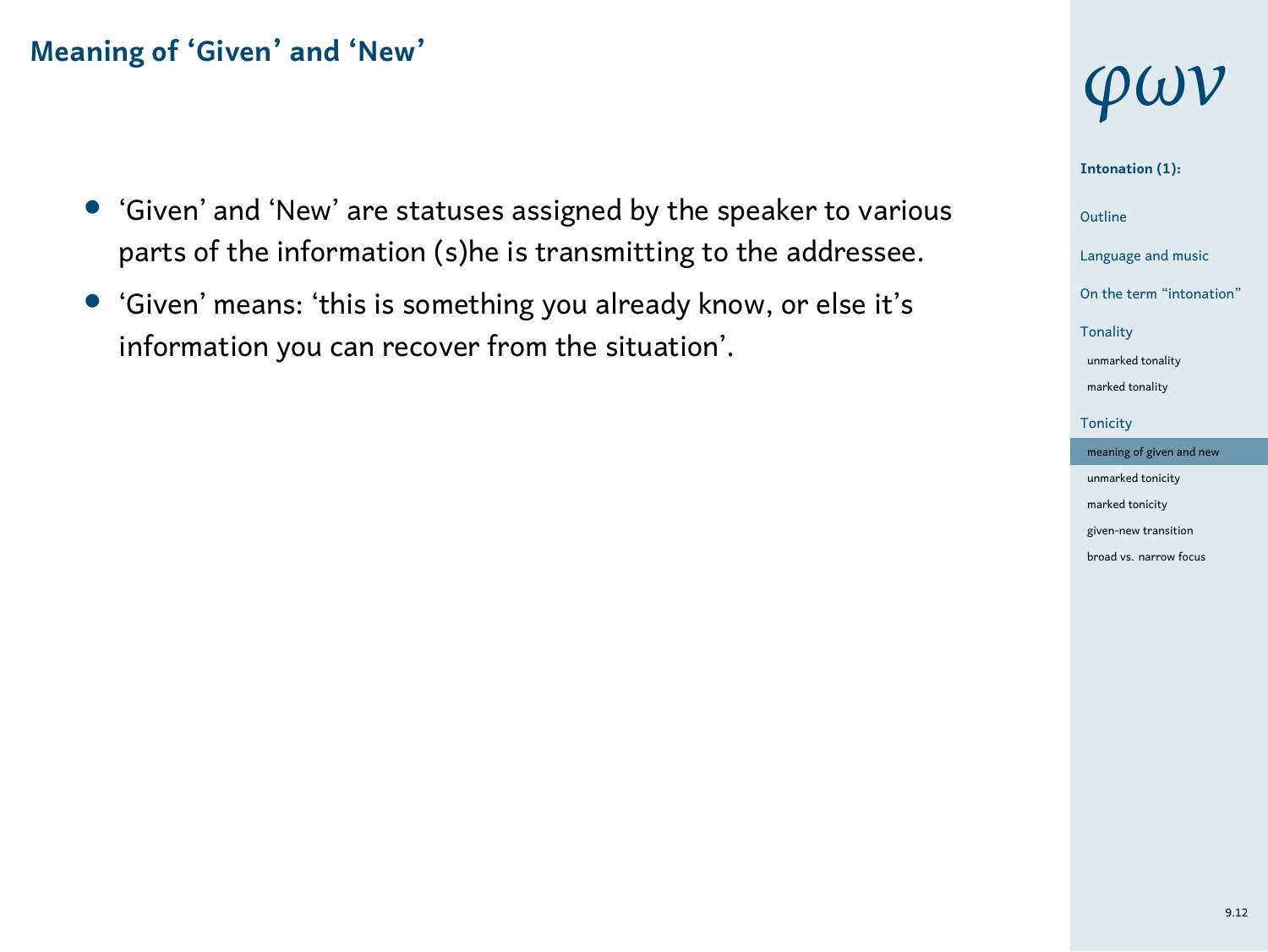- *•* 'Given' and 'New' are statuses assigned by the speaker to various parts of the information (s)he is transmitting to the addressee.
- *•* 'Given' means: 'this is something you already know, or else it's information you can recover from the situation'.
- *•* 'New' means: 'this is something I assume you don't yet know, and it's something you can't recover from the situation'.

## *φων*

#### **Intonation (1):**

### 1 Outline

- Language and music
- On the term "inton
- Tonality unmarked t
- marked tonality
- **Tonicity** meaning of give
- unmarked tonicity marked tonicity
- given-new transit broad vs. narrow for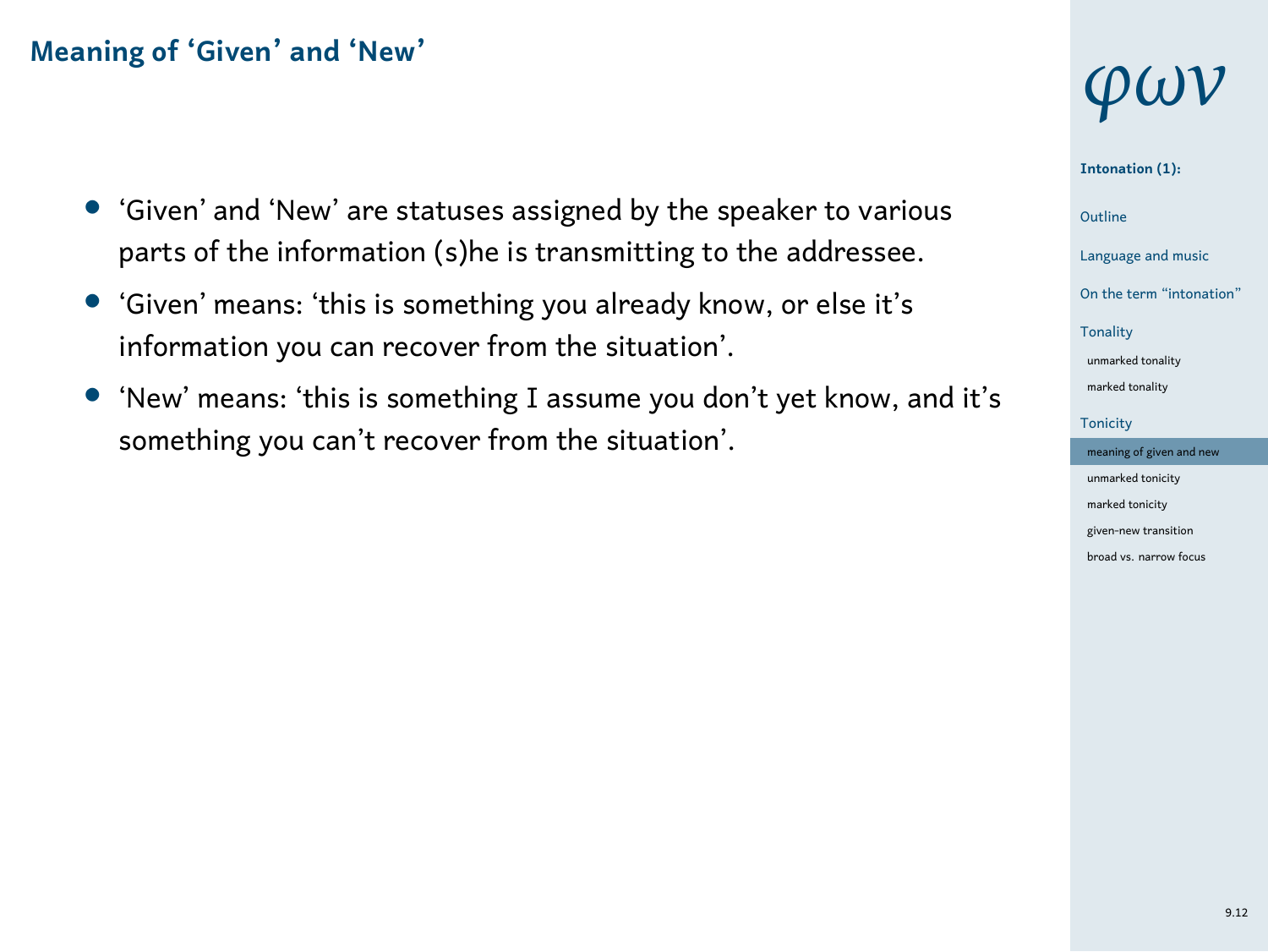- *•* 'Given' and 'New' are statuses assigned by the speaker to various parts of the information (s)he is transmitting to the addressee.
- *•* 'Given' means: 'this is something you already know, or else it's information you can recover from the situation'.
- *•* 'New' means: 'this is something I assume you don't yet know, and it's something you can't recover from the situation'.
- *•* The meanings 'Given' and 'New' thus constitute part of the 'textual' function of language — establishing relevance, relating an utterance to what has gone before it and what is going on around it.

## *φων*

#### **Intonation (1):**

1 Outline

#### Language and music On the term "into

Tonality

unmarked tonality marked tonality

**Tonicity** meaning of giv unmarked tonicity

marked tonicity given-new transit .<br>broad vs. narrow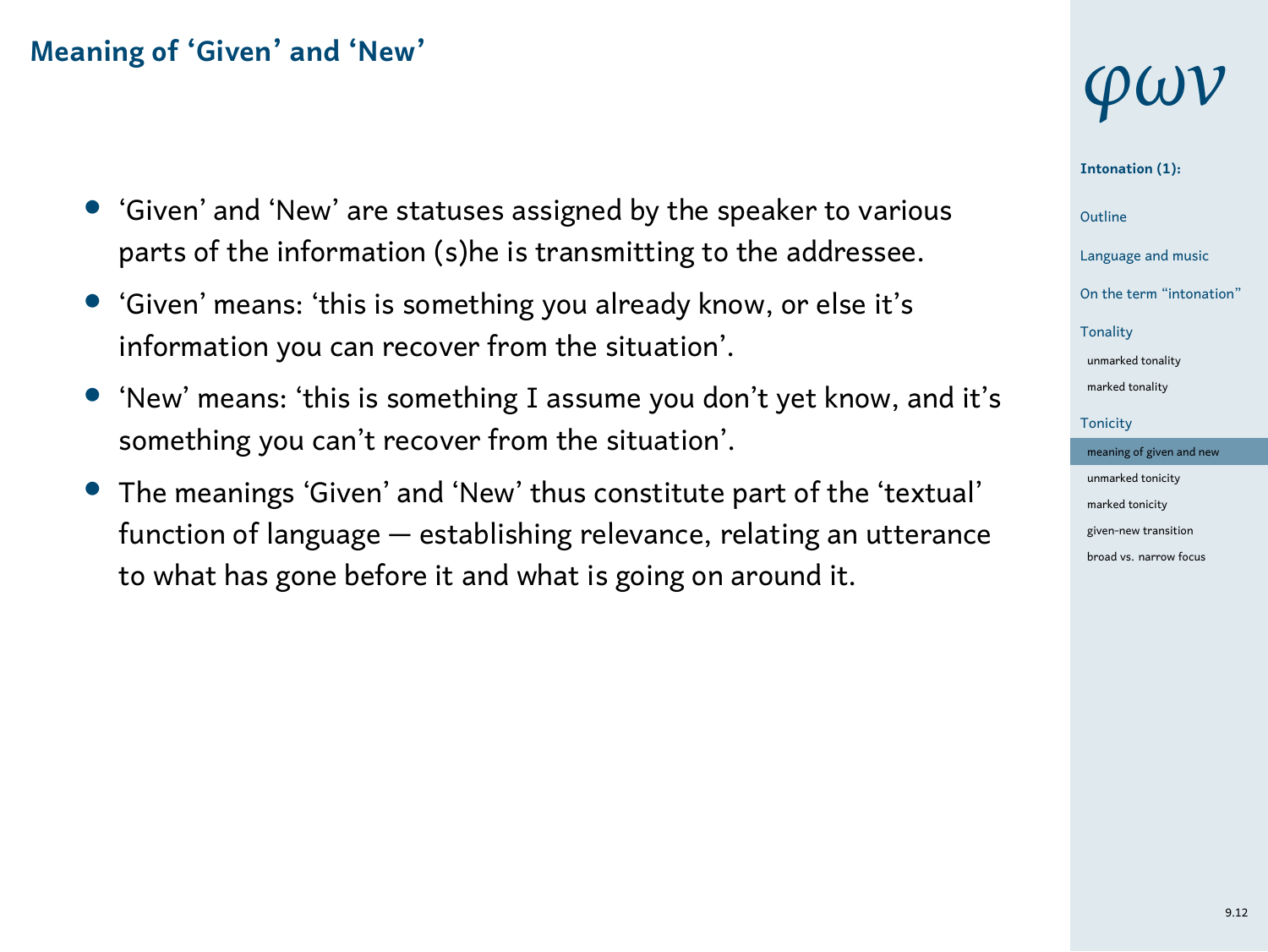- *•* 'Given' and 'New' are statuses assigned by the speaker to various parts of the information (s)he is transmitting to the addressee.
- *•* 'Given' means: 'this is something you already know, or else it's information you can recover from the situation'.
- *•* 'New' means: 'this is something I assume you don't yet know, and it's something you can't recover from the situation'.
- *•* The meanings 'Given' and 'New' thus constitute part of the 'textual' function of language — establishing relevance, relating an utterance to what has gone before it and what is going on around it.
- *•* Even though these meanings are orientated to the addressee, they are assigned by the speaker.

## *φων*

#### **Intonation (1):**

## 1 Outline

#### Language and music

### $On the term "into"$

#### Tonality unmarked tonality marked tonality

#### **Tonicity** meaning of giv

#### unmarked tonicity marked tonicity given-new transit .<br>broad vs. narrow

#### 9.12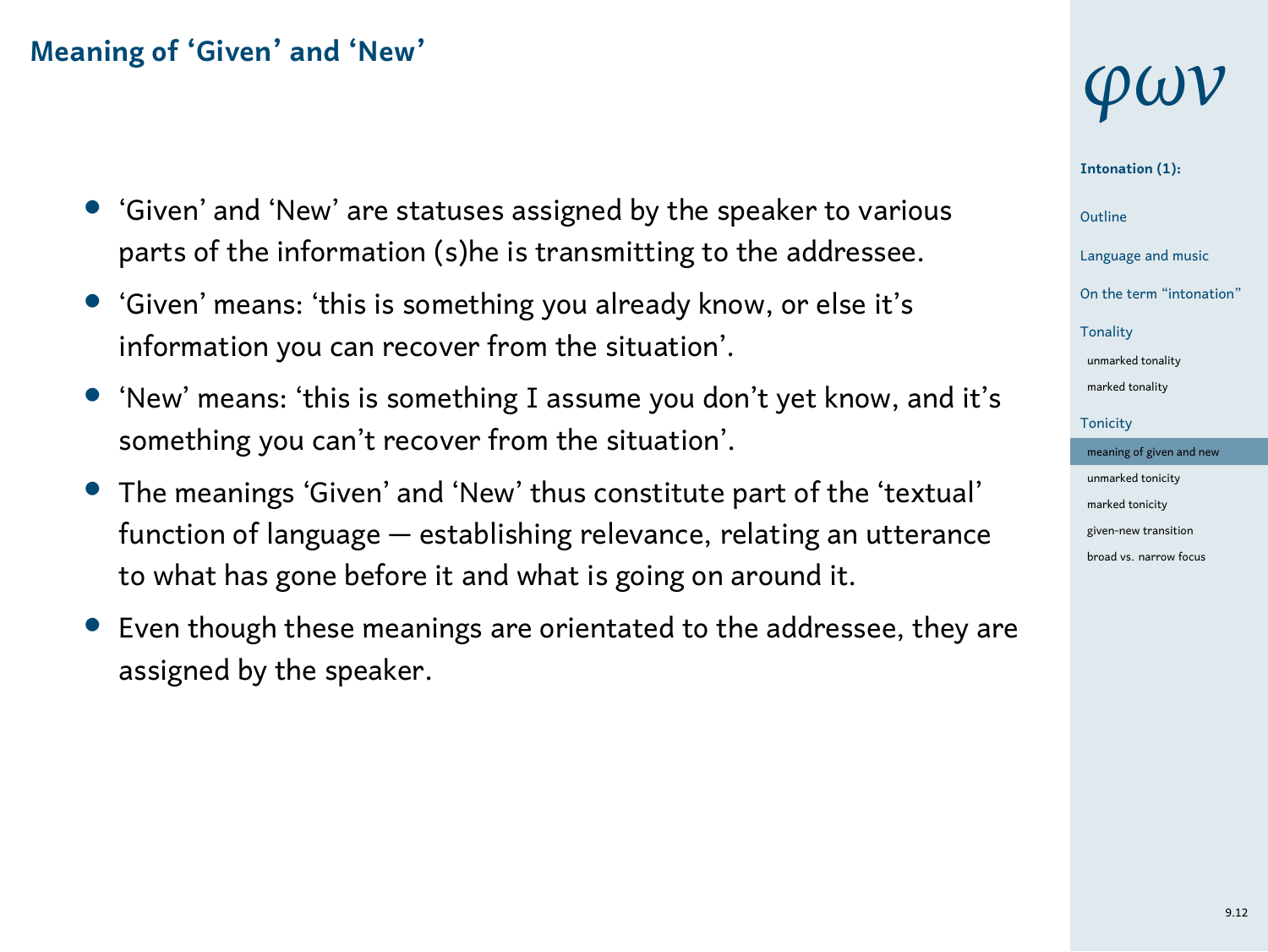- *•* 'Given' and 'New' are statuses assigned by the speaker to various parts of the information (s)he is transmitting to the addressee.
- *•* 'Given' means: 'this is something you already know, or else it's information you can recover from the situation'.
- *•* 'New' means: 'this is something I assume you don't yet know, and it's something you can't recover from the situation'.
- *•* The meanings 'Given' and 'New' thus constitute part of the 'textual' function of language — establishing relevance, relating an utterance to what has gone before it and what is going on around it.
- *•* Even though these meanings are orientated to the addressee, they are assigned by the speaker.
- *•* The speaker can play games with the addressee, presenting 'given information' as 'New' and 'new information' as 'Given'.

## *φων*

**Intonation (1):**

1 Outline

- Language and music  $On the term "into$
- **Tonality** unmarked tonality
- marked tonality **Tonicity**
- meaning of giv unmarked tonicity
- marked tonicity given-new transition .<br>broad vs. narro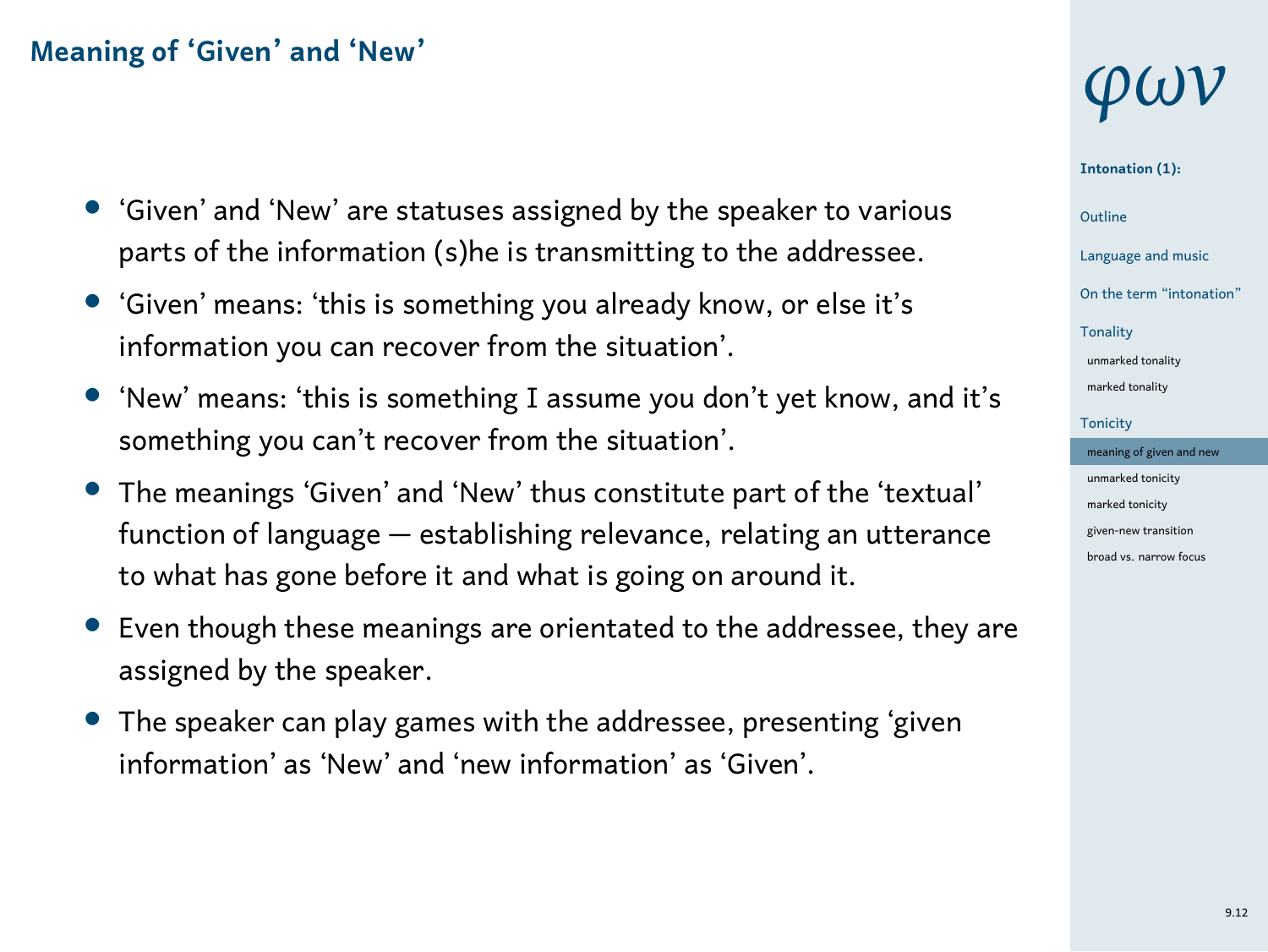*•* A tone group has 'unmarked tonicity' if the tonic segment begins on the main stress-bearing syllable of the last 'content word'.



1 Outline **Intonation (1):** Language and music On the term "inton Tonality unmarked to marked tonality Tonicity meaning of given and new unmarked tor marked tonicity given-new transition broad vs. narrow focus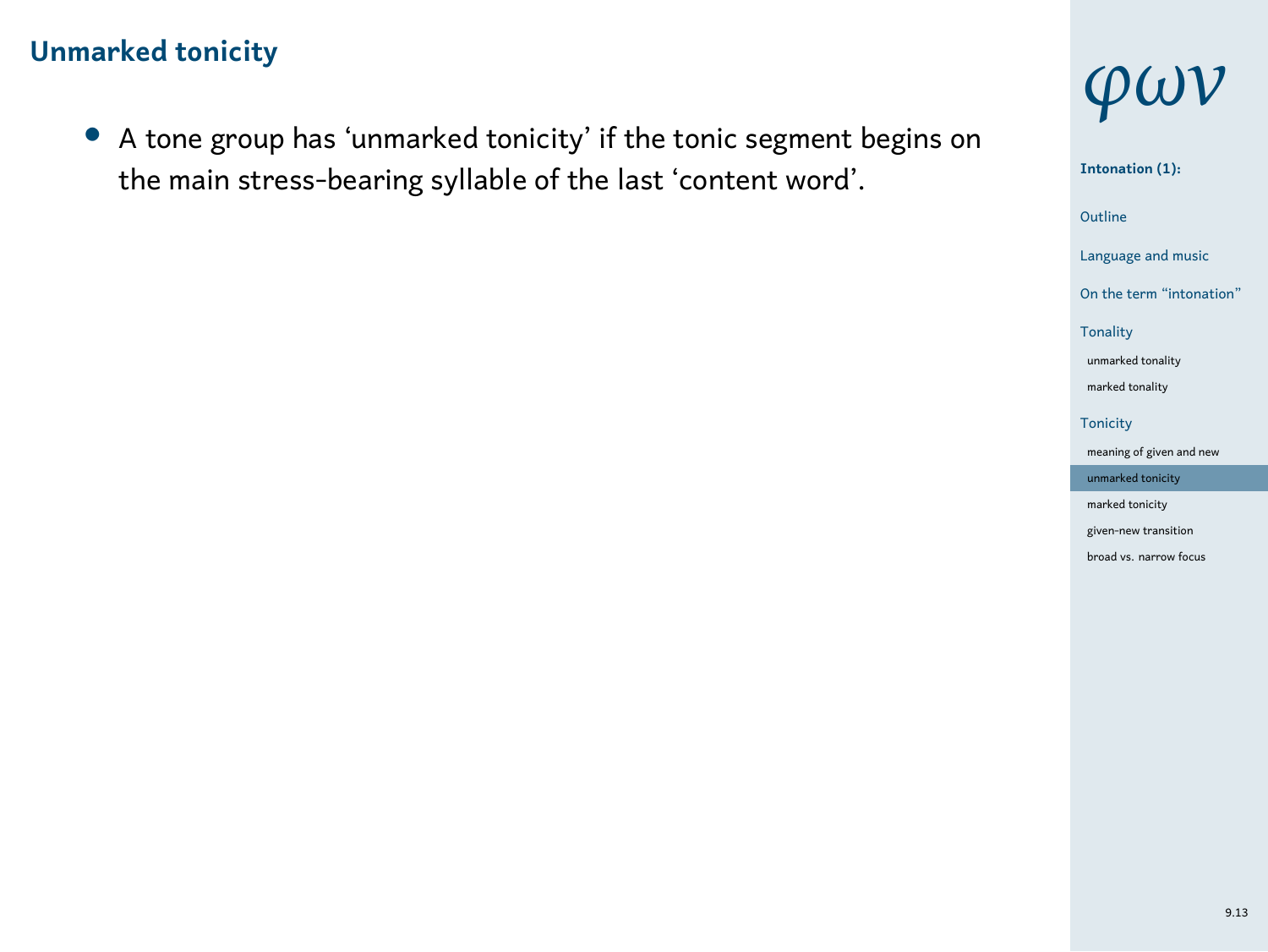- *•* A tone group has 'unmarked tonicity' if the tonic segment begins on the main stress-bearing syllable of the last 'content word'.
- *•* The utterance we looked at a few moments ago ("They **take** the **CAR**") had 'unmarked tonicity', because its last word was the content word "car" (a noun).

## *φων*

#### **Intonation (1):**

1 Outline

Language and music On the term "inton

Tonality unmarked t marked tonality Tonicity

meaning of given and new unmarked to marked tonicity

given-new transition broad vs. narrow focus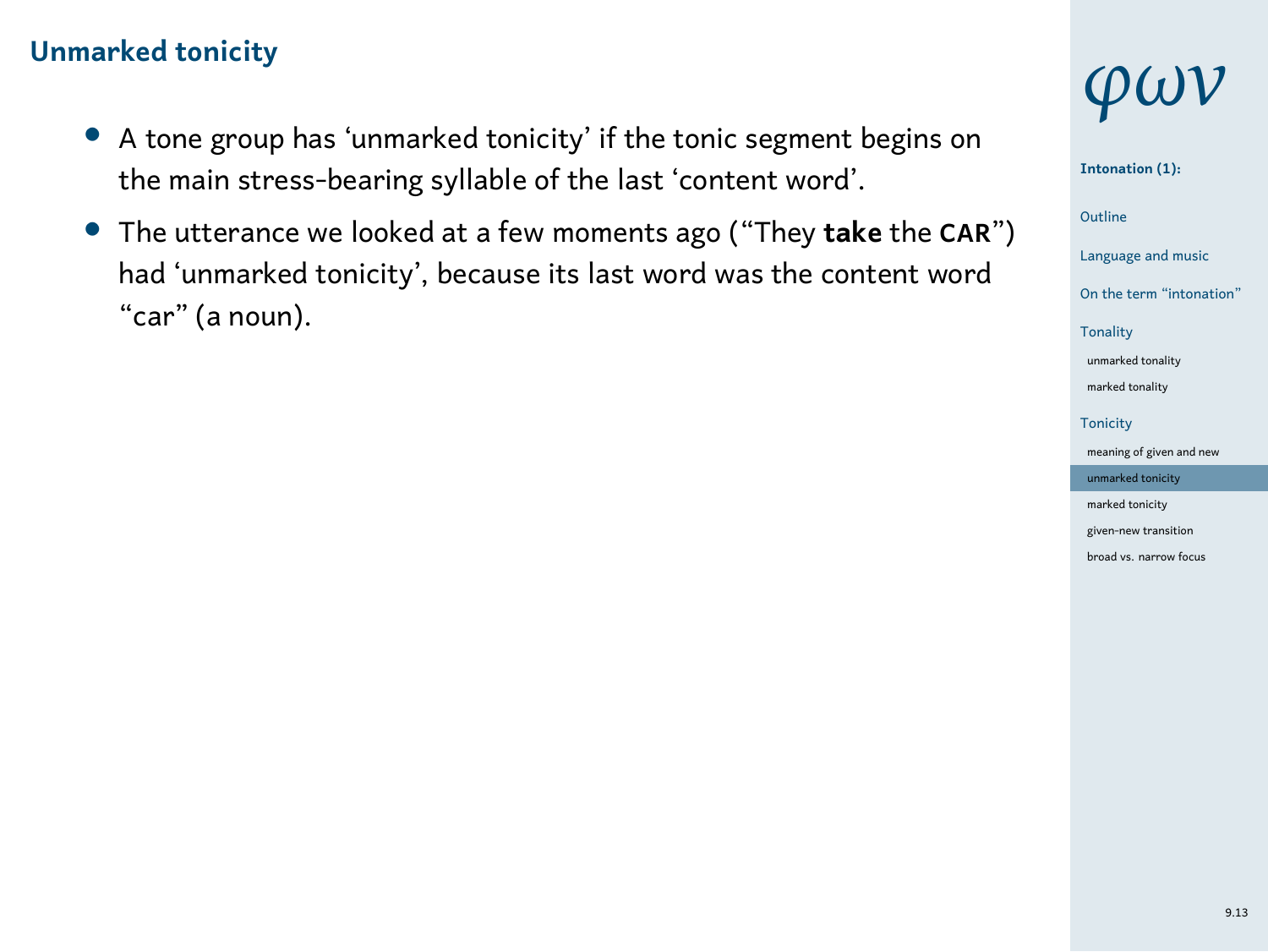- *•* A tone group has 'unmarked tonicity' if the tonic segment begins on the main stress-bearing syllable of the last 'content word'.
- *•* The utterance we looked at a few moments ago ("They **take** the **CAR**") had 'unmarked tonicity', because its last word was the content word "car" (a noun).
- *•* So does the following example, because the last word is a 'function word' (the pronoun "it").

## *φων*

#### **Intonation (1):**

### 1 Outline

Language and music On the term "into

#### Tonality unmarked t

marked tonality Tonicity ming of give

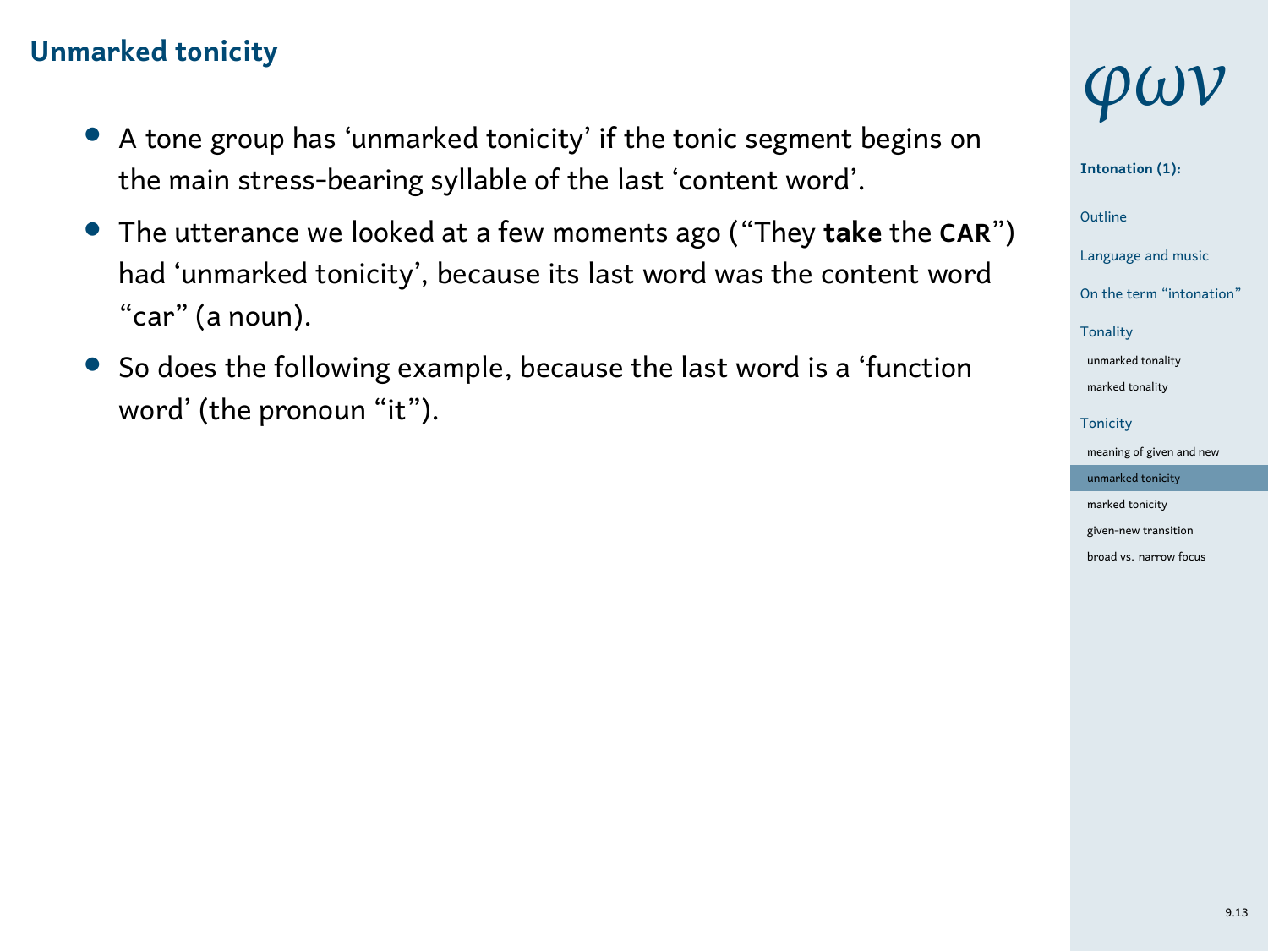- *•* A tone group has 'unmarked tonicity' if the tonic segment begins on the main stress-bearing syllable of the last 'content word'.
- *•* The utterance we looked at a few moments ago ("They **take** the **CAR**") had 'unmarked tonicity', because its last word was the content word "car" (a noun).
- *•* So does the following example, because the last word is a 'function word' (the pronoun "it").

| (information unit:) |                    |  |  |  |  |
|---------------------|--------------------|--|--|--|--|
|                     | Focus              |  |  |  |  |
| Given $\rightarrow$ | $\leftarrow$ New   |  |  |  |  |
| They                | it.<br><b>TAKE</b> |  |  |  |  |
|                     |                    |  |  |  |  |
| (tone group:)       |                    |  |  |  |  |
| ('Auftakt')         | Tonic              |  |  |  |  |
| (foot:)             | (foot:)            |  |  |  |  |
|                     |                    |  |  |  |  |
| ðer                 | terk<br>- Tf       |  |  |  |  |

## *φων*

#### **Intonation (1):**

## 1 Outline

### Language and music

- On the term "into Tonality
- unmarked t marked tonality
- **Tonicity** ning of giv
- unmarked tonicity marked tonicity
- given-new transition broad vs. narrow for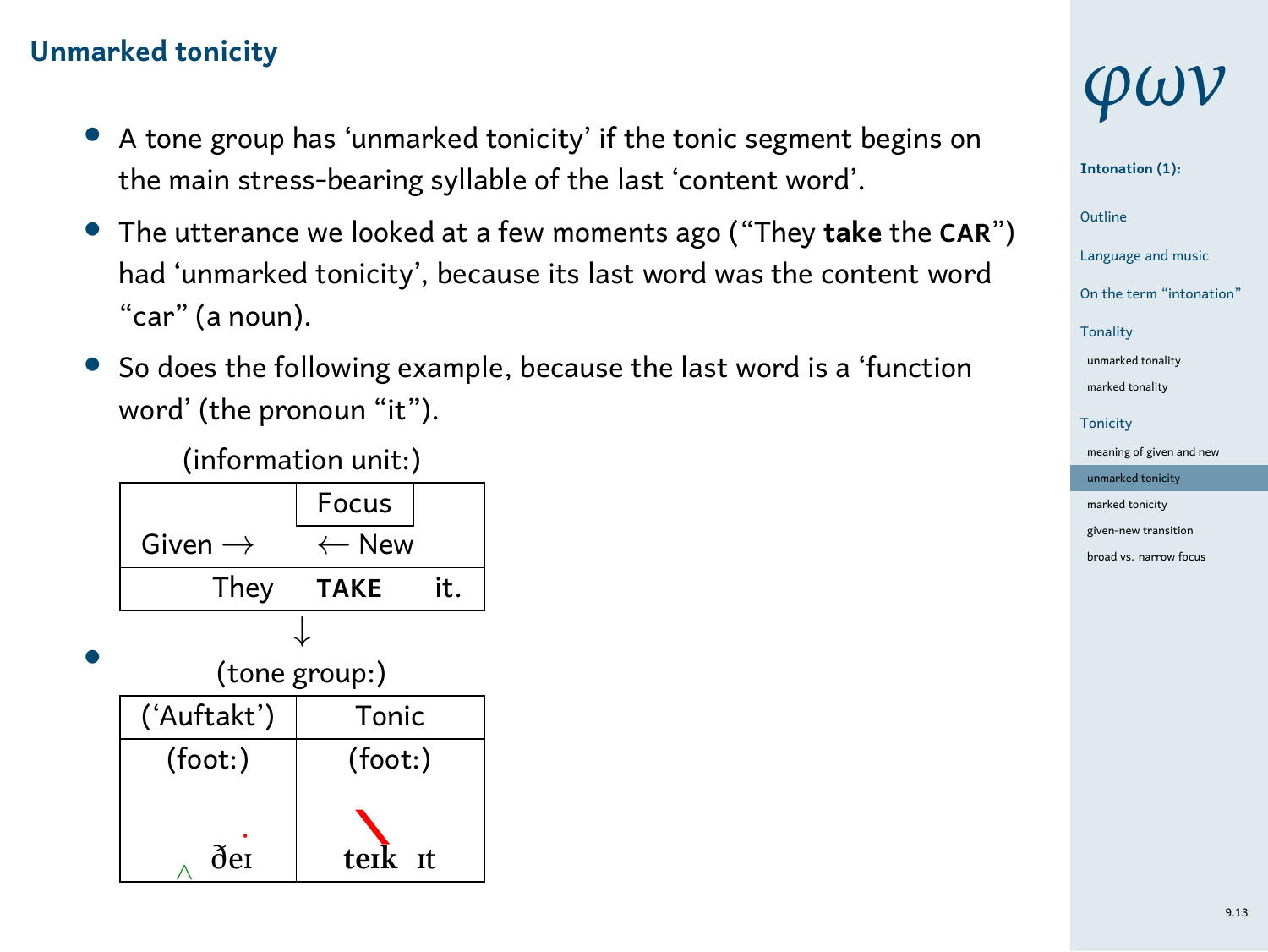### **Marked tonicity (with post-tonic lexical material as 'Given')**

| (information unit:) |              |              |                  |                     |          |          |
|---------------------|--------------|--------------|------------------|---------------------|----------|----------|
|                     |              |              | Focus            |                     |          |          |
| Given $\rightarrow$ | $\leftarrow$ | $\leftarrow$ | $\leftarrow$ New | Given $\rightarrow$ |          |          |
| They                | take         | the          | <b>CAR</b>       | when they           | go a-    | broad    |
|                     |              |              |                  |                     |          |          |
|                     |              |              | (tone group:)    |                     |          |          |
| ('Auftakt')         | Pretonic     |              | Tonic            |                     |          |          |
| (foot:)             | (foot:)      |              | (foot: )         | (foot: )            | (foot: ) | (foot: ) |
|                     |              |              |                  |                     |          |          |
| ðе1                 | terk ðə      |              | kaː              | wen dei             | дәв ә    | b.crd    |

Once the tonic segment begins, the tone contour of the rest of the tone group is already decided. In the example shown here, the tone contour is 'falling'. The pitch of the voice falls dramatically on the tonic syllable [kɑː], then continues falling slightly all the way to the end of the tone group. All of the lexical material following the tonic syllable is thus signalled as being 'Given'.

## *φων*

| Intonation (1):          |  |  |  |  |  |
|--------------------------|--|--|--|--|--|
| Outline                  |  |  |  |  |  |
| Language and music       |  |  |  |  |  |
| On the term "intonation" |  |  |  |  |  |
| Tonality                 |  |  |  |  |  |
| unmarked tonality        |  |  |  |  |  |
| marked tonality          |  |  |  |  |  |
| <b>Tonicity</b>          |  |  |  |  |  |
| meaning of given and new |  |  |  |  |  |
| unmarked tonicity        |  |  |  |  |  |
| marked tonicity          |  |  |  |  |  |
| given-new transition     |  |  |  |  |  |
| broad vs. narrow focus   |  |  |  |  |  |
|                          |  |  |  |  |  |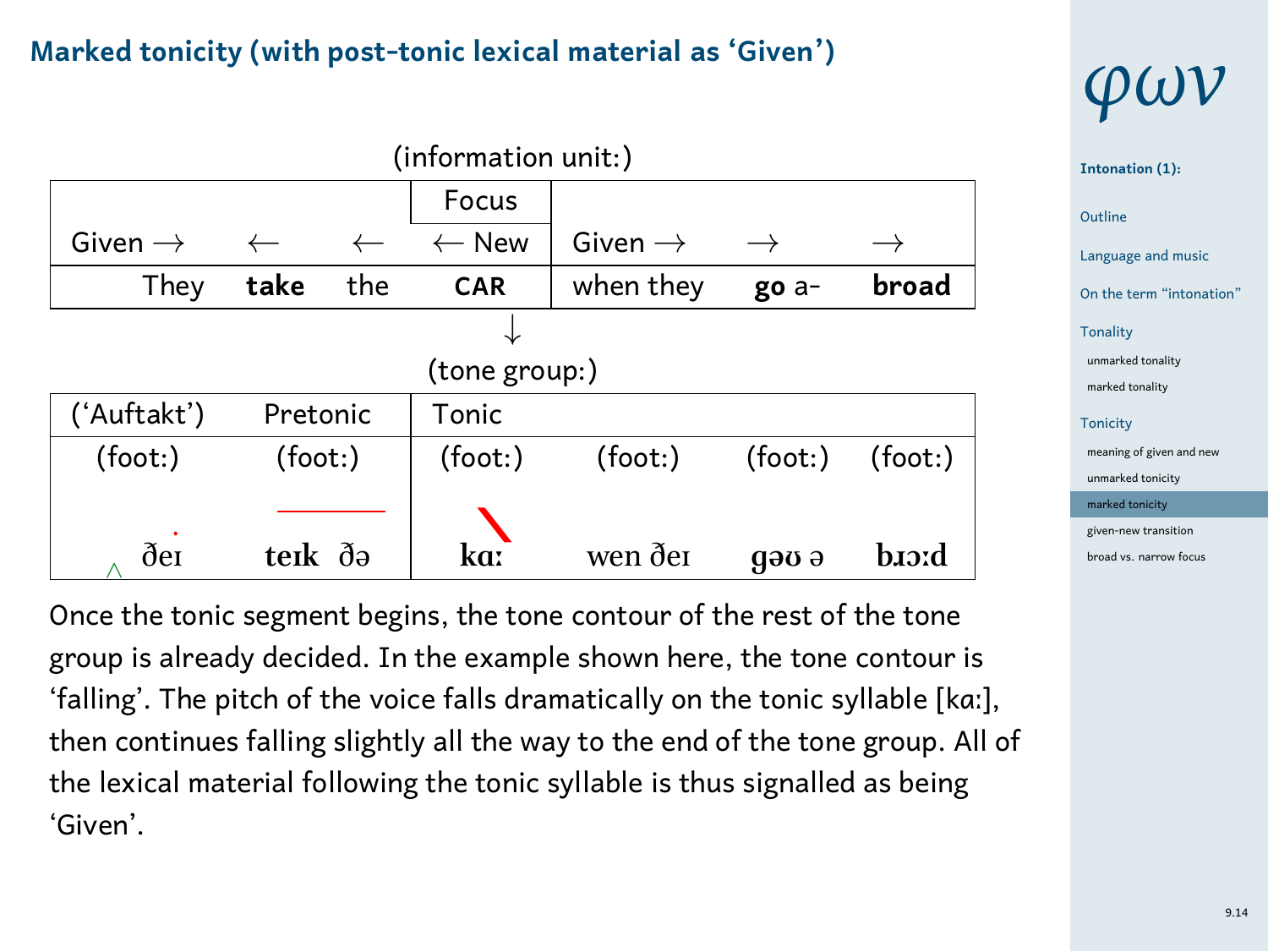## **Hearing the beginning of the 'New'**

|                                                         |          |     | Focus            |  |
|---------------------------------------------------------|----------|-----|------------------|--|
| Given $\rightarrow$                                     |          |     | $\leftarrow$ New |  |
| They                                                    | take     | the | CAR.             |  |
| ('Auftakt')                                             | Pretonic |     | Tonic            |  |
| (foot:)                                                 | (foot:)  |     | (foot:)          |  |
|                                                         |          |     |                  |  |
| ðе1                                                     | terk də  |     | kaː              |  |
| '(I'll tell you about what they do:) they take the car' |          |     |                  |  |

|                     |         |     | Focus            |
|---------------------|---------|-----|------------------|
| Given $\rightarrow$ |         |     | $\leftarrow$ New |
| They                | take    | the | CAR.             |
| ('Auftakt')         | Tonic   |     |                  |
| (foot:)             |         |     | (foot: )         |
| ðer                 | terk ðə |     |                  |

*∧* '(I'll tell you about what they take:) they take the car'

## *φων*

#### **Intonation (1):**

1 Outline

Language and music On the term "intonation"

Tonality

unmarked to marked tonality

Tonicity meaning of given an

unmarked tonicity marked tonicity

given-new transition broad vs. narrow focus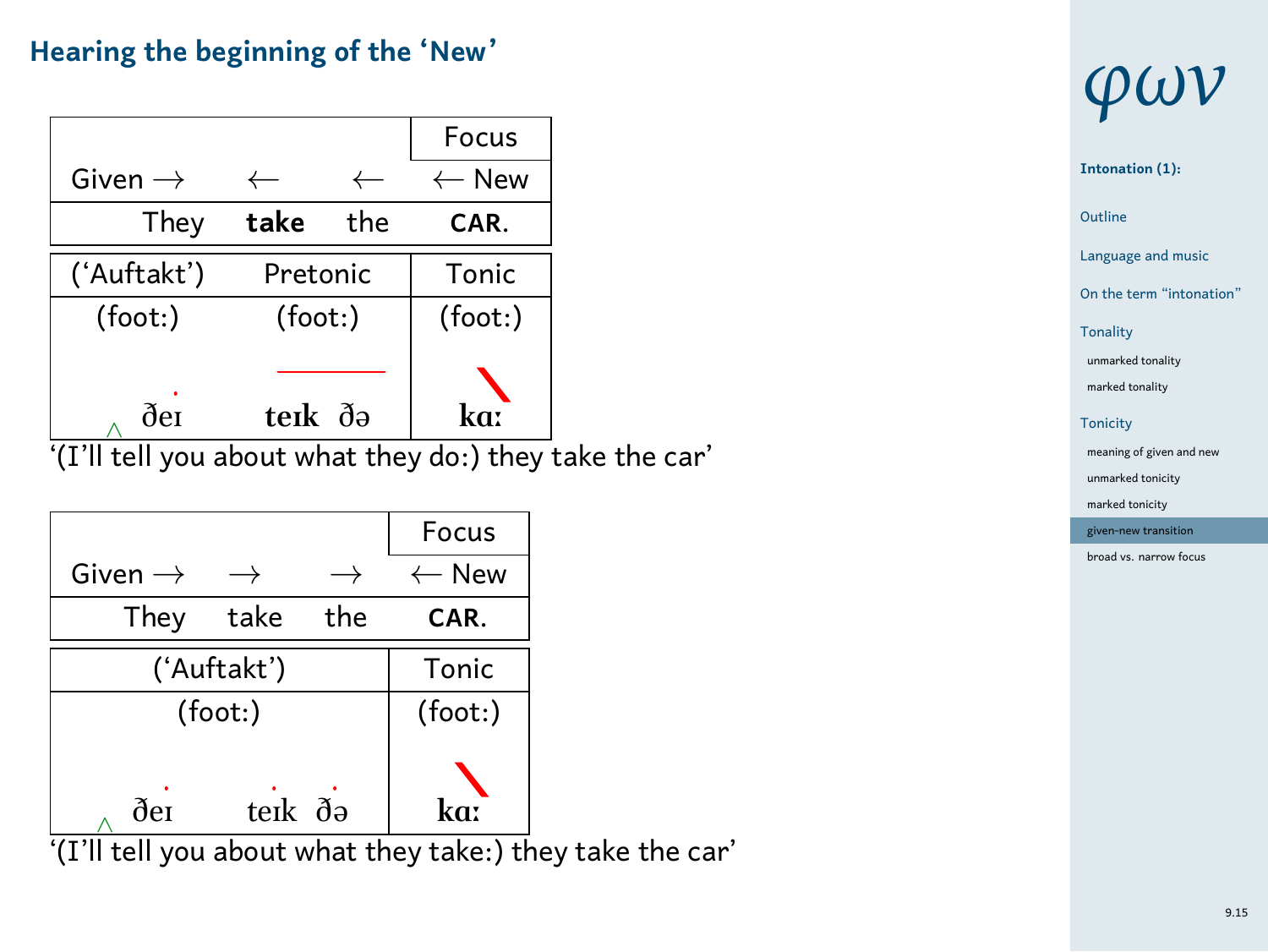*•* The previous slide showed an example of 'broad' vs. 'narrow' focus:

# *φων*

### **Intonation (1):**

- 1 Outline
- Language and music On the term "intonation"
- Tonality unmarked tonality marked tonality Tonicity meaning of given and new
- unmarked tonicity marked tonicity -new tra
- broad vs. narrow focus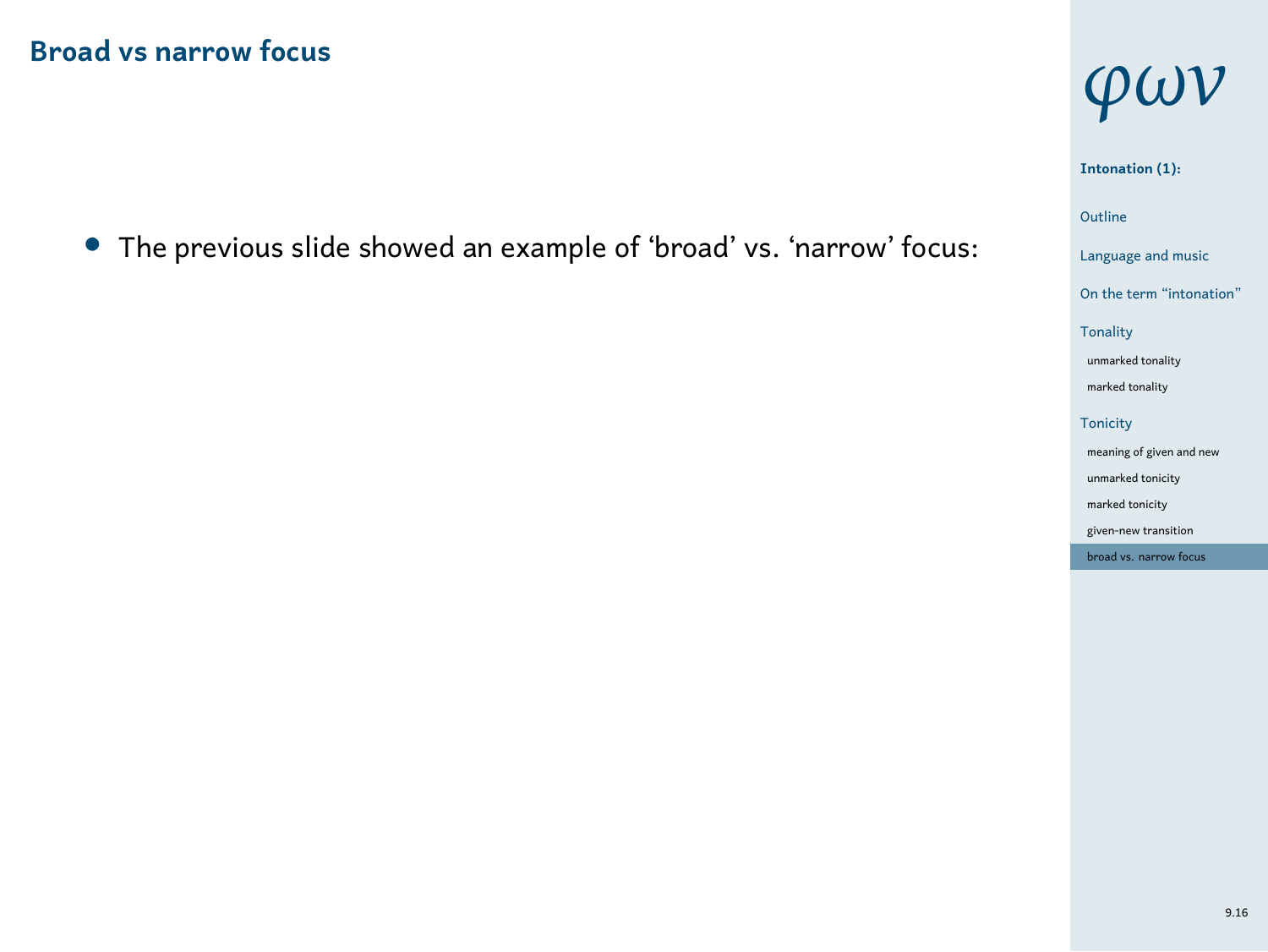- *•* The previous slide showed an example of 'broad' vs. 'narrow' focus:
- *•* In "they **take** the **CAR**" the focus is 'broad', because the information being treated as 'new' (culminating at the word "car") extends all the way back to "take" (what they did was: take the car).

## *φων*

#### **Intonation (1):**

### 1 Outline

- Language and music
- On the term "intonat Tonality
- unmarked to marked tonality
- Tonicity meaning of given and n
- unmarked ton marked tonicity
- given-new transition broad vs. narrow focus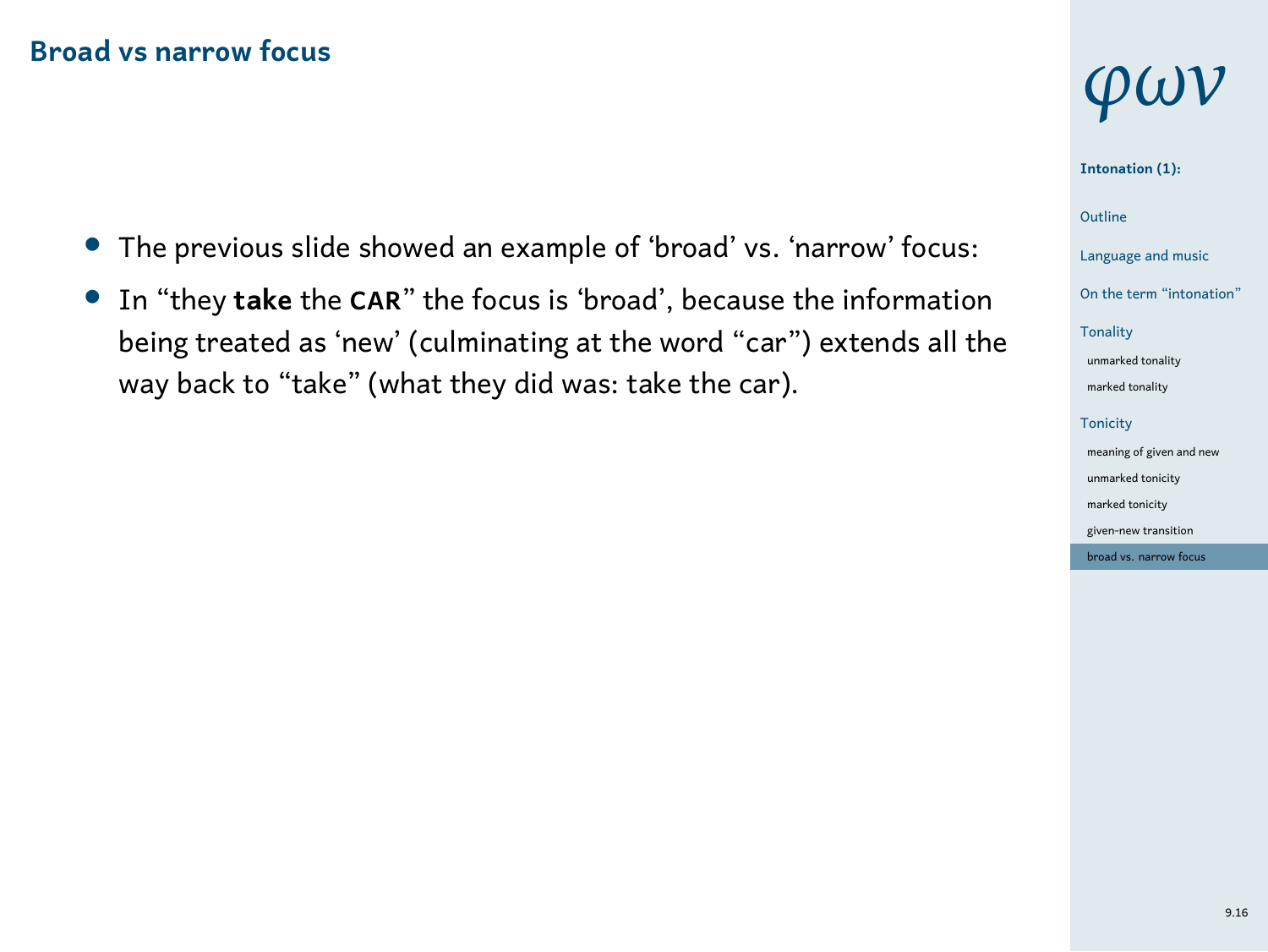- *•* The previous slide showed an example of 'broad' vs. 'narrow' focus:
- *•* In "they **take** the **CAR**" the focus is 'broad', because the information being treated as 'new' (culminating at the word "car") extends all the way back to "take" (what they did was: take the car).
- *•* In "they take the **CAR**" the focus in 'narrow', because the information being presented as 'new' only covers the information that what they took was the car.

## *φων*

#### **Intonation (1):**

### 1 Outline

- Language and music On the term "inton
- Tonality
- unmarked to marked tonality
- Tonicity meaning of given a
- unmarked ton marked tonicity
- given-new transition broad vs. narrow focus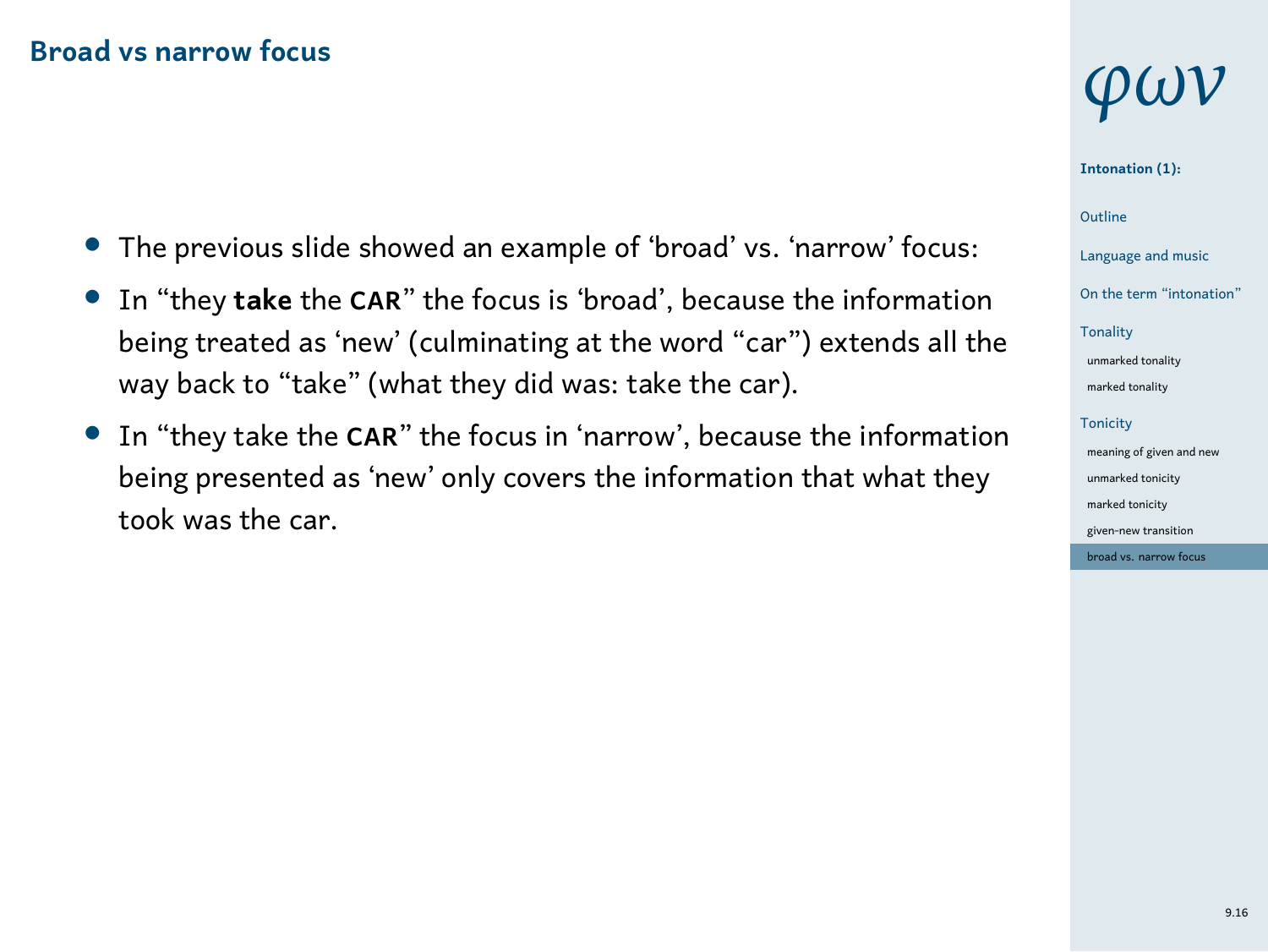- *•* The previous slide showed an example of 'broad' vs. 'narrow' focus:
- *•* In "they **take** the **CAR**" the focus is 'broad', because the information being treated as 'new' (culminating at the word "car") extends all the way back to "take" (what they did was: take the car).
- *•* In "they take the **CAR**" the focus in 'narrow', because the information being presented as 'new' only covers the information that what they took was the car.
- *•* Here it was possible to actually 'hear' the point at which the 'New' begins: at the beginning of the first 'full' foot.

## *φων*

**Intonation (1):**

1 Outline

- Language and music On the term "into
- Tonality unmarked t

marked tonality Tonicity meaning of given a

unmarked tonicity marked tonicity given-new tran

bad vs. narr